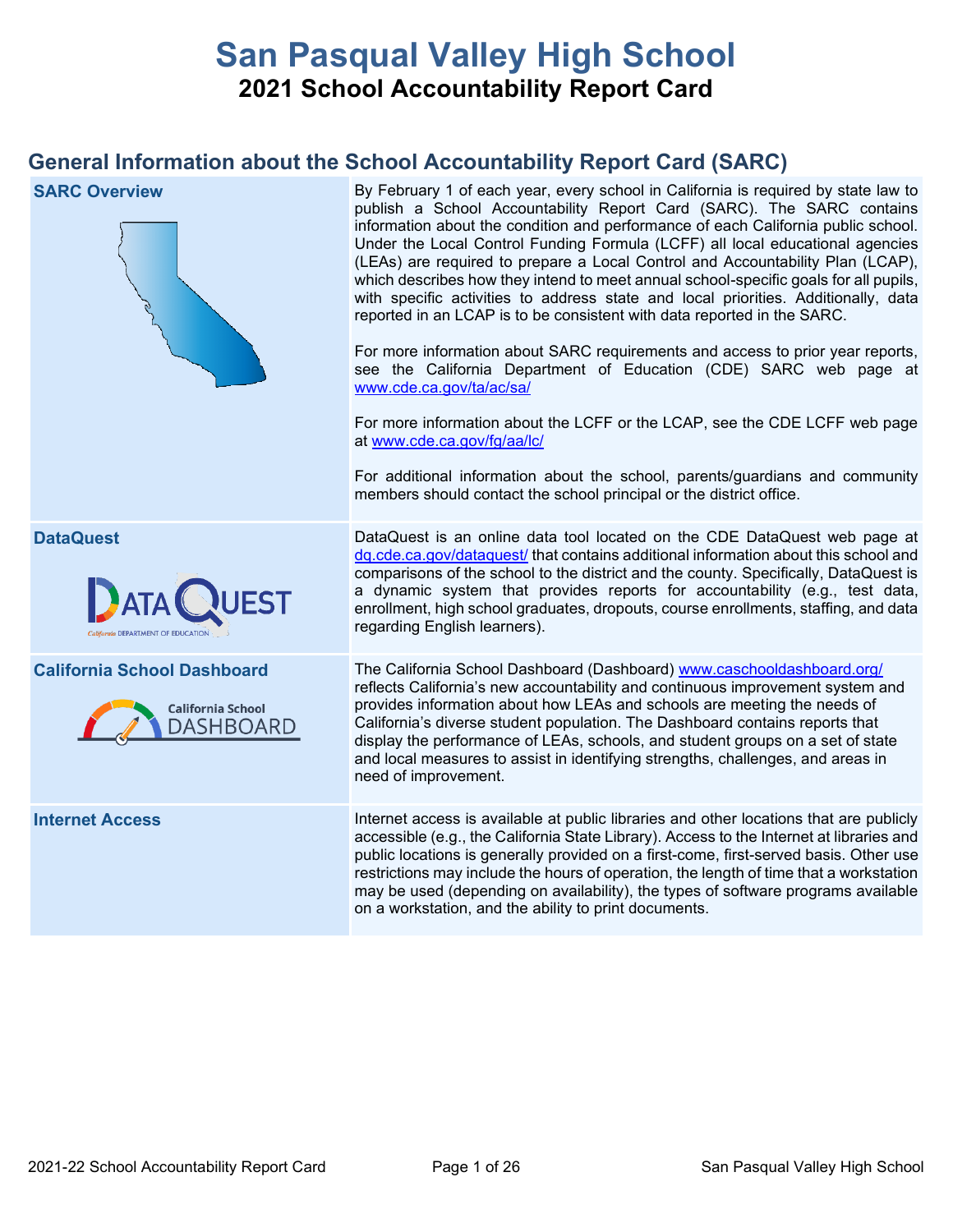### **2021-22 School Contact Information**

| <b>School Name</b>                       | San Pasqual Valley High School |  |  |  |
|------------------------------------------|--------------------------------|--|--|--|
| <b>Street</b>                            | Rt. 1, 676 Baseline Rd.        |  |  |  |
| City, State, Zip                         | Winterhaven, CA 92283          |  |  |  |
| <b>Phone Number</b>                      | 760.572.0222 Ext. 2298         |  |  |  |
| <b>Principal</b>                         | <b>Juan Morales</b>            |  |  |  |
| <b>Email Address</b>                     | jmorales@spvusd.org            |  |  |  |
| <b>School Website</b>                    | www.spvusd.org                 |  |  |  |
| <b>County-District-School (CDS) Code</b> | 13632140000000                 |  |  |  |

| 2021-22 District Contact Information |                                            |  |  |  |  |
|--------------------------------------|--------------------------------------------|--|--|--|--|
| <b>District Name</b>                 | San Pasqual Valley Unified School District |  |  |  |  |
| <b>Phone Number</b>                  | 760.572.0222                               |  |  |  |  |
| Superintendent                       | Dr. Katrina Leon                           |  |  |  |  |
| <b>Email Address</b>                 | kleon@spvusd.org                           |  |  |  |  |
| <b>District Website Address</b>      | www.spvusd.org                             |  |  |  |  |

#### **2021-22 School Overview**

#### Principal's Message

I'd like to welcome you to San Pasqual Valley High School's Annual School Accountability Report Card and thank you for taking time to explore it. Since coming aboard as principal, I've been excited and inspired by the amazing effort put forth by students and staff alike to make SPVHS a stronger, richer, more dynamic community. Our strong sense of mission and pride are derived from generations of strong Warrior graduates laying a foundation strengthened by diverse cultural traditions as well as the belief in the abilities and faith in the opportunities for each succeeding generation. These strengths were in evidence during when we received our notice from the Accrediting Commissions for Schools – Western Association of Schools and Colleges (WASC) informing us that we had received our Full Six-Year term of accreditation!

"When you are in doubt, be still, and wait; when doubt no longer exists for you, then go forward with courage" These words of Ponca Chief White Eagle embody the focus of our efforts here at San Pasqual Valley High School. We are a community dedicated to the idea of preparing our young men and women to "go forward with courage". It is our belief at San Pasqual Valley High School that our students can and will excel in an environment that is tailored to their evolving needs and interests. We continue to provide the tools and encouragement for students to be able to accomplish personal and academic goals.

Our Mission: Together ... WE BELIEVE WE ACHIEVE WE SUCCEED

Our Vision

At San Pasqual Valley High School we believe that all students can achieve at high levels and become productive members of the Present Day Society.

To this end, we will provide a rigorous, relevant, standards-based curriculum through varied and effective teaching strategies in a caring, safe, learning environment.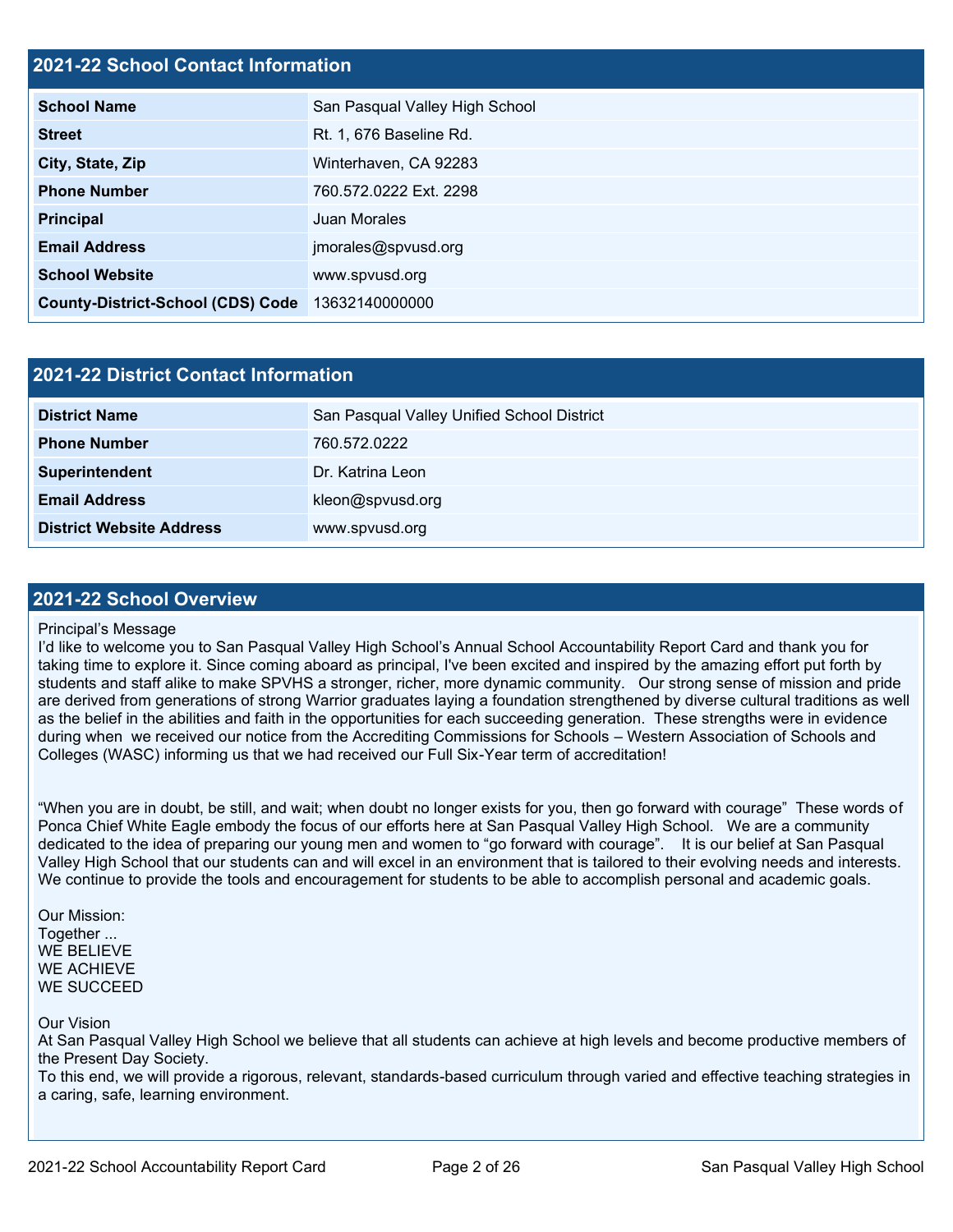### **2021-22 School Overview**

Our Student Learner Outcomes

San Pasqual Valley High School is committed to developing students who will be…

Productive Members of Society...

Who engage in healthy lifestyles, collaborate with others and exhibit resilience

Engaged Learners… Who make informed decisions using critical thinking

Upstanding Citizens... Who demonstrate positive actions such as honesty, integrity, generosity and peaceful communication while demonstrating cultural respect and awareness

Contemporary Learners Who utilize technology responsibly to create innovative outcomes

We believe all students can learn. We believe each student to be self-worthy. We believe each student deserves to be respected. We believe in striving for excellence. We believe that students have the right to learn. We believe that teachers have the right to teach. We continue to look for new and innovative ways to expand our student's education. We are expanding access to online learning through both credit recovery and distance learning programs, we have begun both Robotics and Coding courses as well as new AP offerings in US History.

Community & School Profile

San Pasqual Valley Unified School District is located in Imperial County near the Arizona border. The district is comprised of one elementary school, one middle school, one comprehensive high school, and one alternative education high school. During the 2021-2022 year, the district educated 604 students within its schools. San Pasqual Valley Unified School District is committed to providing a quality education for all its students.

# **About this School**

# **2020-21 Student Enrollment by Grade Level Grade Level Number of Students Grade 9** 45 **Grade 10** 44 **Grade 11** 45 **Grade 12** 36 **Total Enrollment** 170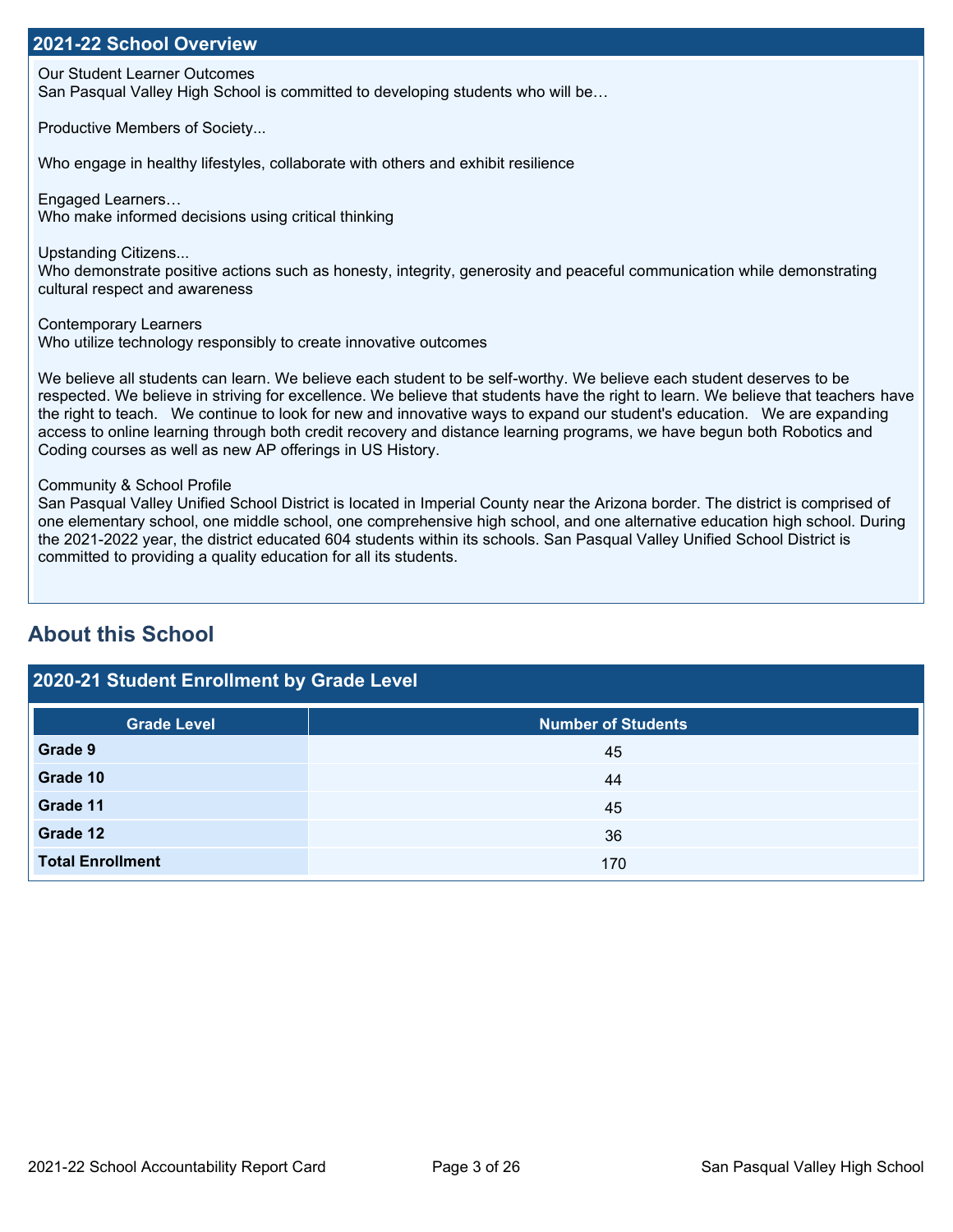#### **2020-21 Student Enrollment by Student Group**

| <b>Student Group</b>                   | <b>Percent of Total Enrollment</b> |
|----------------------------------------|------------------------------------|
| American Indian or Alaska Native       | 40.6                               |
| <b>Hispanic or Latino</b>              | 48.8                               |
| <b>Two or More Races</b>               | 9.4                                |
| <b>White</b>                           | 1.2                                |
| <b>English Learners</b>                | 28.2                               |
| <b>Homeless</b>                        | 3.5                                |
| <b>Socioeconomically Disadvantaged</b> | 84.7                               |
| <b>Students with Disabilities</b>      | 17.6                               |

**A. Conditions of Learning State Priority: Basic**

The SARC provides the following information relevant to the State priority: Basic (Priority 1):

- Degree to which teachers are appropriately assigned and fully credentialed in the subject area and for the pupils they are teaching;
- Pupils have access to standards-aligned instructional materials; and
- School facilities are maintained in good repair

Note: For more information refer to the Updated Teacher Equity Definitions web page at<https://www.cde.ca.gov/pd/ee/teacherequitydefinitions.asp>

| <b>2019-20 Teacher Preparation and Placement</b>                                                |         |  |  |  |  |
|-------------------------------------------------------------------------------------------------|---------|--|--|--|--|
| <b>Authorization/Assignment</b>                                                                 | 2019-20 |  |  |  |  |
| Fully (Preliminary or Clear) Credentialed for Subject and Student Placement (properly assigned) |         |  |  |  |  |
| Intern Credential Holders Properly Assigned                                                     |         |  |  |  |  |
| Teachers Without Credentials and Misassignments ("ineffective" under ESSA)                      |         |  |  |  |  |
| Credentialed Teachers Assigned Out-of-Field ("out-of-field" under ESSA)                         |         |  |  |  |  |
| <b>Unknown</b>                                                                                  |         |  |  |  |  |
| <b>Total Teaching Positions</b>                                                                 |         |  |  |  |  |

Note: The data in this table is based on Full Time Equivalent (FTE) status. One FTE equals one staff member working full time; one FTE could also represent two staff members who each work 50 percent of full time. Additionally, an assignment is defined as a position that an educator is assigned to based on setting, subject, and grade level. An authorization is defined as the services that an educator is authorized to provide to students.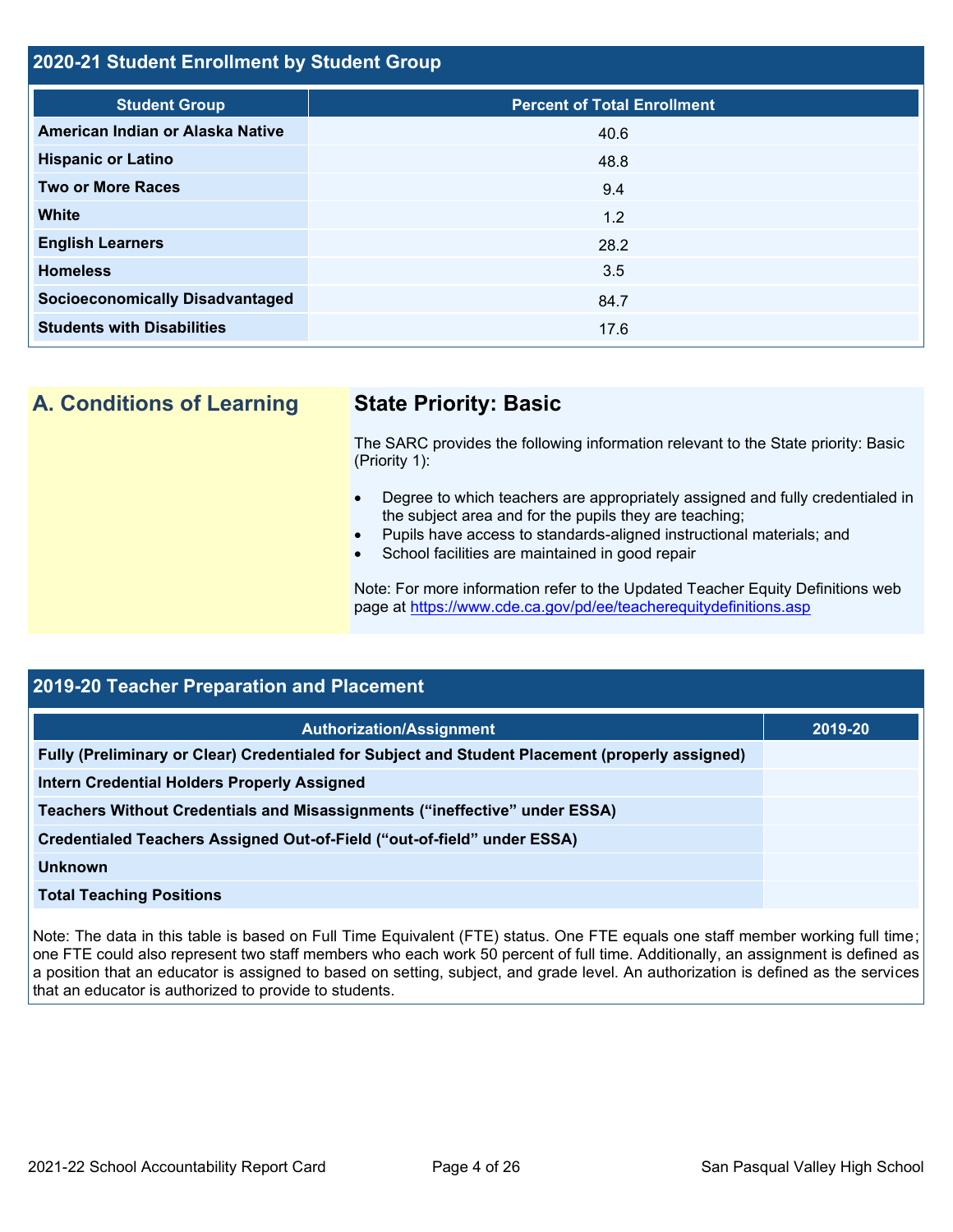#### **2019-20 Teachers Without Credentials and Misassignments (considered "ineffective" under ESSA)**

| <b>Authorization/Assignment</b>                              | 2019-20 |
|--------------------------------------------------------------|---------|
| <b>Permits and Waivers</b>                                   |         |
| <b>Misassignments</b>                                        |         |
| <b>Vacant Positions</b>                                      |         |
| <b>Total Teachers Without Credentials and Misassignments</b> |         |

#### **2019-20 Credentialed Teachers Assigned Out-of-Field (considered "out-of-field" under ESSA)**

| <b>Indicator</b>                                       | 2019-20 |
|--------------------------------------------------------|---------|
| Credentialed Teachers Authorized on a Permit or Waiver |         |
| <b>Local Assignment Options</b>                        |         |
| <b>Total Out-of-Field Teachers</b>                     |         |

| 2019-20 Class Assignments                                                                                                                           |         |  |  |  |  |
|-----------------------------------------------------------------------------------------------------------------------------------------------------|---------|--|--|--|--|
| <b>Indicator</b>                                                                                                                                    | 2019-20 |  |  |  |  |
| <b>Misassignments for English Learners</b><br>(a percentage of all the classes with English learners taught by teachers that are misassigned)       |         |  |  |  |  |
| No credential, permit or authorization to teach<br>(a percentage of all the classes taught by teachers with no record of an authorization to teach) |         |  |  |  |  |

#### **2021-22 Quality, Currency, Availability of Textbooks and Other Instructional Materials**

San Pasqual Valley Unified School District sets a high priority upon ensuring that sufficient and current textbooks and materials are available to support the school's instructional program and provides students with their own textbooks. San Pasqual Valley Unified School District held a Public Hearing on September 22, 2021, and determined that each school within the district had sufficient and good quality textbooks, instructional materials, or science lab equipment, pursuant to the settlement of Williams vs. the State of California. All students, including English learner students, are provided their own individual standards-aligned instructional materials in core subjects for use in the classroom and to take home.

All textbooks and instructional materials used within the district are aligned with the California State Content Standards and Frameworks and have been selected from the state's most recent list of standards-based materials.

San Pasqual Valley Unified School District follows the California Department of Education Instructional Materials adoption cycle to ensure that instructional materials are relevant and up-to-date. Selection criteria is based on state and district standards, reviewed per the state list, and recommendations made to the Board of Trustees for final adoption. The selection process is uniform district wide in order to assure continuity and consistency throughout the instructional program. The table displays information collected in September about the quality, currency, and availability of the standards-aligned textbooks and other instructional materials used at the school.

**Year and month in which the data were collected** 01/16/2022 **Subject Textbooks and Other Instructional Materials/year of Adoption From Most Recent Percent Students Lacking Own**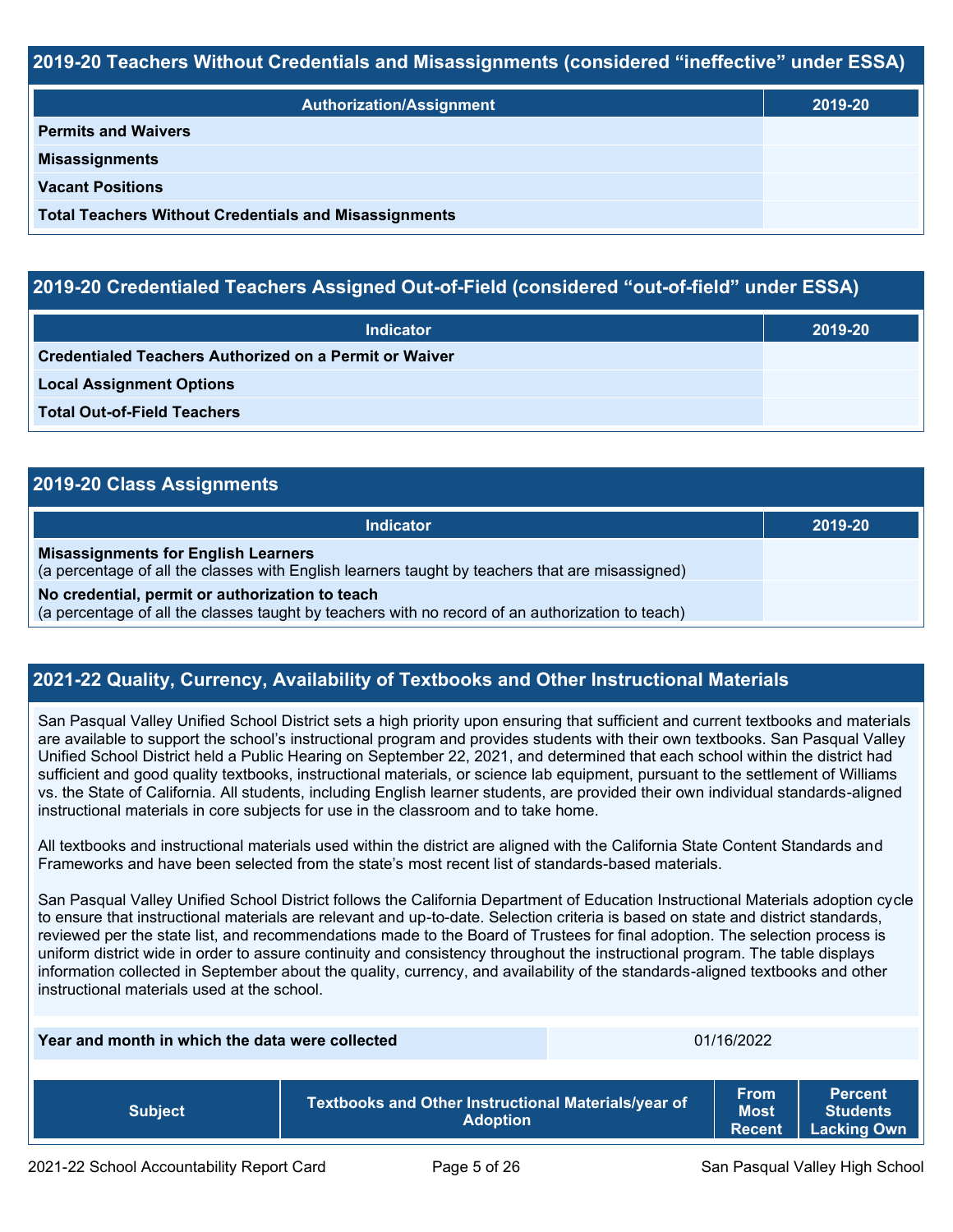|                                                        |                                                                 | <b>Adoption</b> | <b>Assigned</b><br>Copy |
|--------------------------------------------------------|-----------------------------------------------------------------|-----------------|-------------------------|
| <b>Reading/Language Arts</b>                           | <b>ERWC</b><br>Adopted 2020                                     | Yes             | 0.0%                    |
| <b>Mathematics</b>                                     | Holt<br>Adopted 2008<br><b>McDougal Littell</b><br>Adopted 2008 | Yes             | 0.0%                    |
| <b>Science</b>                                         | Holt<br>Adopted 2005<br><b>Prentice Hall</b><br>Adotped 2005    | Yes             | 0.0%                    |
| <b>History-Social Science</b>                          | McGraw-Hill<br>Adopted 2019                                     | Yes             | 0.0%                    |
| <b>Foreign Language</b>                                | Holt, Rinehart & Winston<br>Adopted 2005                        | Yes             | 0.0%                    |
| <b>Health</b>                                          | <b>National Textbook Co</b><br>Adopted 2005.                    | Yes             | 0.0%                    |
| <b>Visual and Performing Arts</b>                      | Gardners's Art through the ages Fourteenth Edition              | Yes             | 0.0%                    |
| <b>Science Laboratory Equipment</b><br>$(grades 9-12)$ | McGraw-Hill<br>Adopted 2020                                     | Yes             | 0.0%                    |

#### **School Facility Conditions and Planned Improvements**

San Pasqual Valley High School was built more than 30 years ago. Facilities are situated on 0.7 acres and span 48,315 square feet. They include 18 permanent classrooms, a library, two computer labs, gymnasium, staff room, and athletic fields. In 2012, a new wing with classrooms and a restroom facility were added. Currently, a new gym with locker rooms, lobby, wrestling room and weight room are under construction. The facility strongly supports teaching and learning through its ample classroom.

#### Maintenance and Repair

Safety concerns are the number one priority of Maintenance and Operations. District maintenance supervisors are proactive and conduct inspections at school sites on a continual basis. Repairs necessary to keep the school in good repair and working order are completed in a timely manner. A work order process is used to ensure efficient service and that emergency repairs are given the highest priority. The district maintenance staff has indicated that 100% of all toilets on school grounds are in working order.

#### Cleaning Process and Schedule

The district has cleaning standards for all schools in the district. A summary of these standards is available at the school office or at the district office. The site administration team works daily with the custodial staff to develop cleaning schedules to ensure a clean and safe school.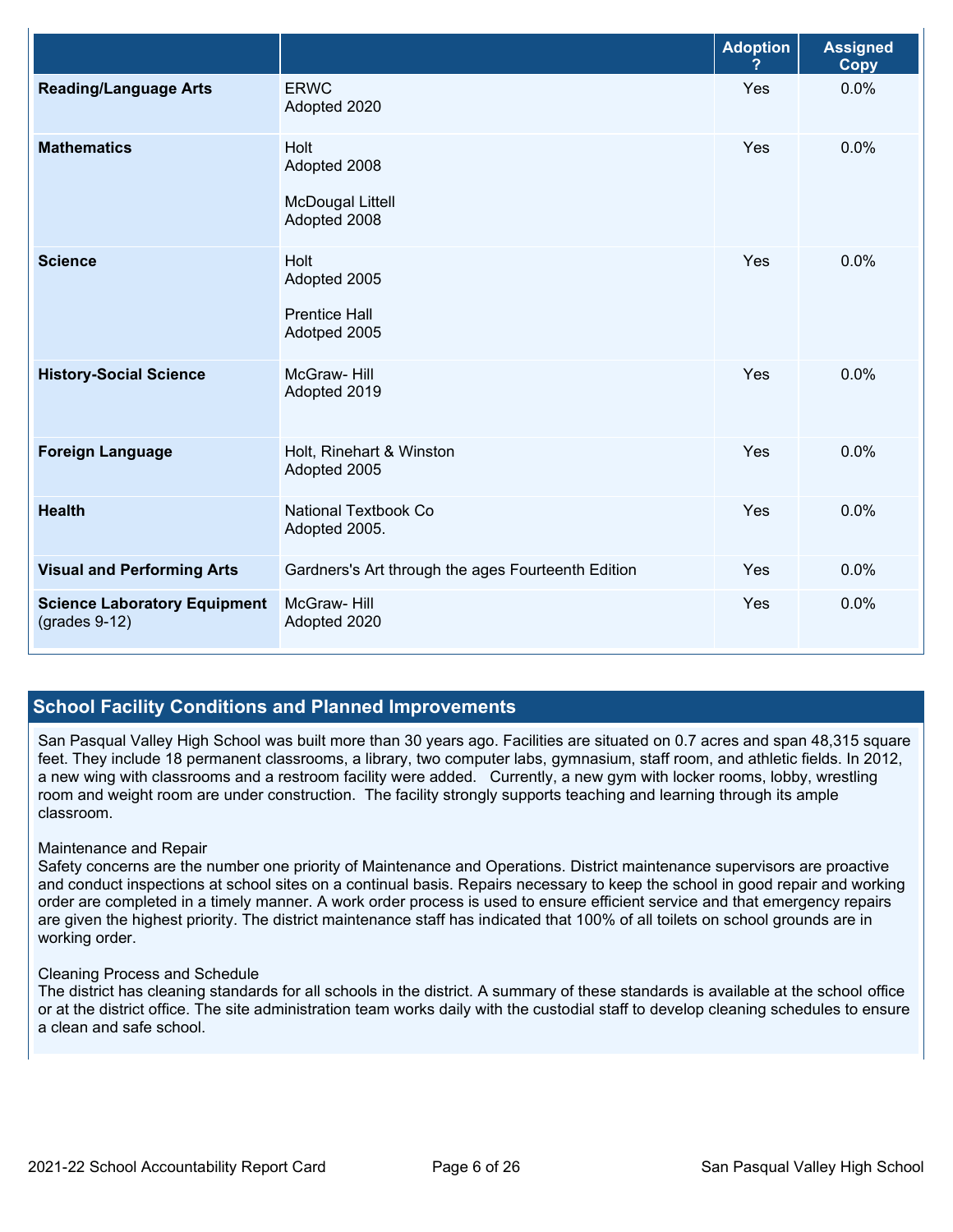| Year and month of the most recent FIT report                                  |                     |                     | 01/13/22     |                                                                                                                                                                                                                                                                                                                                                                                                                                                                                                                                                                                                                                  |  |
|-------------------------------------------------------------------------------|---------------------|---------------------|--------------|----------------------------------------------------------------------------------------------------------------------------------------------------------------------------------------------------------------------------------------------------------------------------------------------------------------------------------------------------------------------------------------------------------------------------------------------------------------------------------------------------------------------------------------------------------------------------------------------------------------------------------|--|
| <b>System Inspected</b>                                                       | <b>Rate</b><br>Good | <b>Rate</b><br>Fair | Rate<br>Poor | <b>Repair Needed and Action Taken or Planned</b>                                                                                                                                                                                                                                                                                                                                                                                                                                                                                                                                                                                 |  |
| <b>Systems:</b><br>Gas Leaks, Mechanical/HVAC, Sewer                          | X                   |                     |              |                                                                                                                                                                                                                                                                                                                                                                                                                                                                                                                                                                                                                                  |  |
| Interior:<br><b>Interior Surfaces</b>                                         |                     |                     | X            | Room 28 - Stained ceiling tile (NE corner); Room<br>29 - 4-1/2 inch holes on wall (SW corner), ceiling<br>tile stains (3); Room 30 - Damaged ceiling tile<br>(NW corner), stained ceiling tiles on center, east<br>and north corners; Room 31 - Stained ceiling tile<br>(SE corner and center); Room 32 - Stained ceiling<br>tile (NW corner); Room 35 - Stained ceiling tile<br>(South); Weight Room - Broken ceiling and<br>stained ceiling tile (center); 317B - Stained<br>ceiling tiles (South); 317C - Stained ceiling tiles;<br>317D - Formica peeling off counter (South). All<br>items will be repaired and/or cleaned. |  |
| <b>Cleanliness:</b><br>Overall Cleanliness, Pest/Vermin Infestation           | X                   |                     |              | Boys RR Old Building - Spider webs on ceiling and<br>corners; Girls RR Old Building - Spider webs on<br>ceiling and corners; Girls RR New Building -<br>Spider webs. Boys RR New Building - Spider webs;<br>All items will be repaired and/or cleaned.                                                                                                                                                                                                                                                                                                                                                                           |  |
| <b>Electrical</b>                                                             | $\boldsymbol{X}$    |                     |              | Weight Room - Light cover falling off (West side);<br>All items will be repaired and/or cleaned; Room<br>36 - Light cover falling off (South), repair<br>projector connection (South); Gym - Door bar<br>falling off, 6 lights not working. All items will be<br>repaired and/or cleaned.                                                                                                                                                                                                                                                                                                                                        |  |
| <b>Restrooms/Fountains:</b><br>Restrooms, Sinks/ Fountains                    | X                   |                     |              | Office RR East - Light out (1); Boys RR New<br>Building - Urinal out of service. Gym Boys Lockers<br>- Toilet does not flush (1), Toilets (2) no water<br>pressure. Gym Boys Lockers - Toilet leak by flush<br>handle. All items will be repaired and/or cleaned.                                                                                                                                                                                                                                                                                                                                                                |  |
| Safety:<br>Fire Safety, Hazardous Materials                                   | $\boldsymbol{X}$    |                     |              |                                                                                                                                                                                                                                                                                                                                                                                                                                                                                                                                                                                                                                  |  |
| <b>Structural:</b><br>Structural Damage, Roofs                                | $\boldsymbol{X}$    |                     |              |                                                                                                                                                                                                                                                                                                                                                                                                                                                                                                                                                                                                                                  |  |
| <b>External:</b><br>Playground/School Grounds, Windows/<br>Doors/Gates/Fences | $\pmb{\times}$      |                     |              |                                                                                                                                                                                                                                                                                                                                                                                                                                                                                                                                                                                                                                  |  |

| <b>Overall Facility Rate</b> |      |      |      |
|------------------------------|------|------|------|
| <b>Exemplary</b>             | Good | Fair | Poor |
|                              |      |      |      |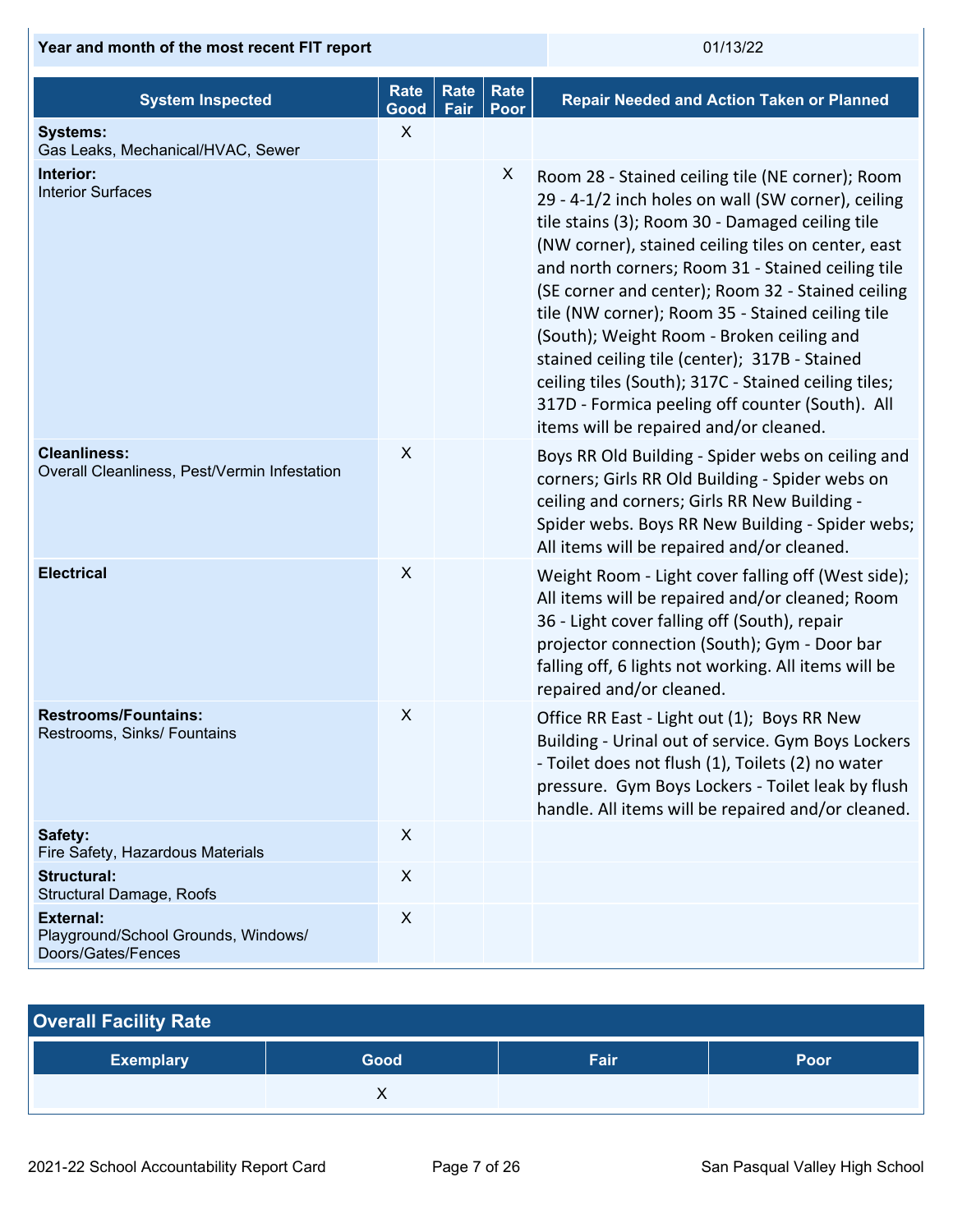# **B. Pupil Outcomes State Priority: Pupil Achievement**

The SARC provides the following information relevant to the State priority: Pupil Achievement (Priority 4):

#### **Statewide Assessments**

(i.e., California Assessment of Student Performance and Progress [CAASPP] System includes the Smarter Balanced Summative Assessments for students in the general education population and the California Alternate Assessments [CAAs] for English language arts/literacy [ELA] and mathematics given in grades three through eight and grade eleven. Only eligible students may participate in the administration of the CAAs. CAAs items are aligned with alternate achievement standards, which are linked with the Common Core State Standards [CCSS] for students with the most significant cognitive disabilities).

The CAASPP System encompasses the following assessments and student participation requirements:

- 1. **Smarter Balanced Summative Assessments and CAAs for ELA** in grades three through eight and grade eleven.
- 2. **Smarter Balanced Summative Assessments and CAAs for mathematics** in grades three through eight and grade eleven.
- 3. **California Science Test (CAST) and CAAs for Science** in grades five, eight, and once in high school (i.e., grade ten, eleven, or twelve).

#### **SARC Reporting in the 2020-2021 School Year Only**

Where the most viable option, LEAs were required to administer the statewide summative assessment in ELA and mathematics. Where a statewide summative assessment was not the most viable option for the LEA (or for one or more gradelevel[s] within the LEA) due to the pandemic, LEAs were allowed to report results from a different assessment that met the criteria established by the State Board of Education (SBE) on March 16, 2021. The assessments were required to be:

- Aligned with CA CCSS for ELA and mathematics;
- Available to students in grades 3 through 8, and grade 11; and
- Uniformly administered across a grade, grade span, school, or district to all eligible students.

#### **Options**

Note that the CAAs could only be administered in-person following health and safety requirements. If it was not viable for the LEA to administer the CAAs in person with health and safety guidelines in place, the LEA was directed to not administer the tests. There were no other assessment options available for the CAAs. Schools administered the Smarter Balanced Summative Assessments for ELA and mathematics, other assessments that meet the SBE criteria, or a combination of both, and they could only choose one of the following:

- Smarter Balanced ELA and mathematics summative assessments;
- Other assessments meeting the SBE criteria; or
- Combination of Smarter Balanced ELA and mathematics summative assessments and other assessments.

The percentage of students who have successfully completed courses that satisfy the requirements for entrance to the University of California and the California State University, or career technical education sequences or programs of study.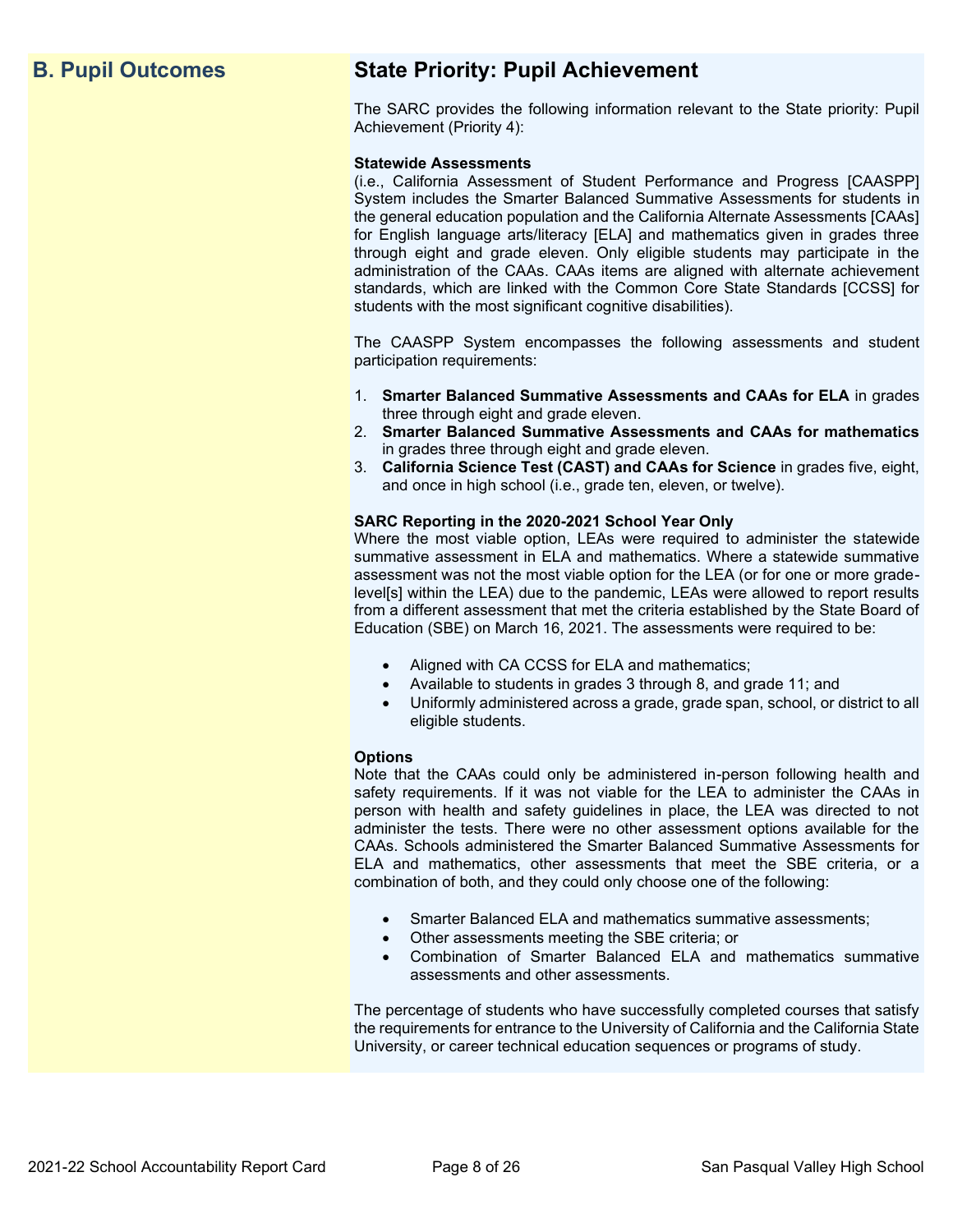#### **Percentage of Students Meeting or Exceeding the State Standard on CAASPP**

This table displays CAASPP test results in ELA and mathematics for all students grades three through eight and grade eleven taking and completing a state-administered assessment.

The 2019-2020 data cells with N/A values indicate that the 2019-2020 data are not available due to the COVID-19 pandemic and resulting summative test suspension. The Executive Order N-30-20 was issued which waived the assessment, accountability, and reporting requirements for the 2019-2020 school year.

The 2020-2021 data cells have N/A values because these data are not comparable to other year data due to the COVID-19 pandemic during the 2020-2021 school year. Where the CAASPP assessments in ELA and/or mathematics is not the most viable option, the LEAs were allowed to administer local assessments. Therefore, the 2020-2021 data between school years for the school, district, state are not an accurate comparison. As such, it is inappropriate to compare results of the 2020-2021 school year to other school years.

| Subject                                                              | <b>School</b><br>2019-20 | <b>School</b><br>2020-21 | <b>District</b><br>2019-20 | <b>District</b><br>2020-21 | <b>State</b><br>2019-20 | <b>State</b><br>2020-21 |
|----------------------------------------------------------------------|--------------------------|--------------------------|----------------------------|----------------------------|-------------------------|-------------------------|
| <b>English Language Arts/Literacy</b><br>$\left($ grades 3-8 and 11) | N/A                      | N/A                      | N/A                        | N/A                        | N/A                     | N/A                     |
| <b>Mathematics</b><br>$(grades 3-8 and 11)$                          | N/A                      | N/A                      | N/A                        | N/A                        | N/A                     | N/A                     |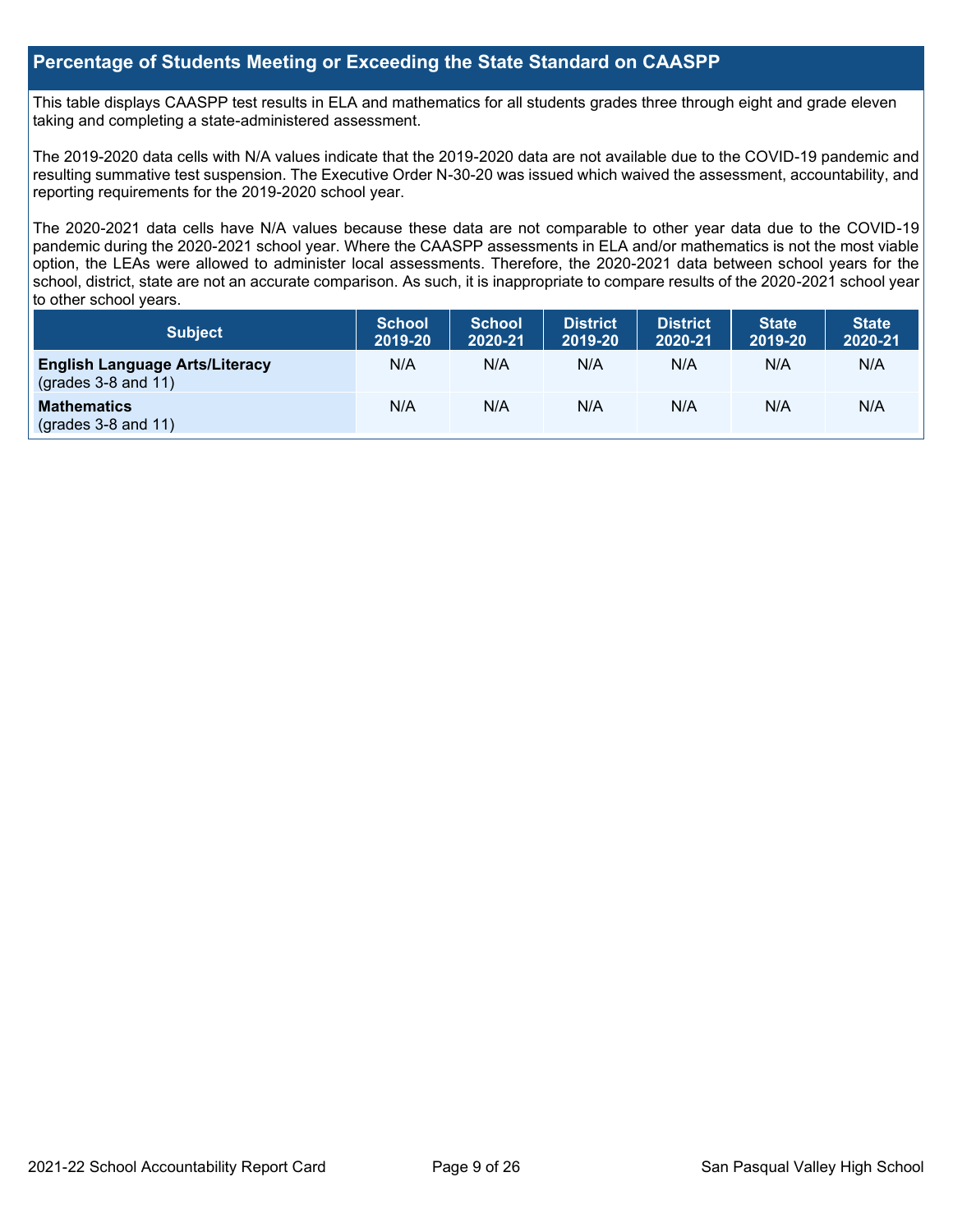### **2020-21 CAASPP Test Results in ELA by Student Group**

This table displays CAASPP test results in ELA by student group for students grades three through eight and grade eleven taking and completing a state-administered assessment. The CDE will populate this table for schools in cases where the school administered the CAASPP assessment. In cases where the school administered a local assessment instead of CAASPP, the CDE will populate this table with "NT" values, meaning this school did not test students using the CAASPP. See the local assessment(s) table for more information.

| <b>CAASPP</b><br><b>Student Groups</b>               | <b>CAASPP</b><br><b>Total</b><br><b>Enrollment</b> | <b>CAASPP</b><br><b>Number</b><br><b>Tested</b> | <b>CAASPP</b><br><b>Percent</b><br><b>Tested</b> | <b>CAASPP</b><br><b>Percent</b><br><b>Not Tested</b> | <b>CAASPP</b><br><b>Percent</b><br><b>Met or</b><br><b>Exceeded</b> |
|------------------------------------------------------|----------------------------------------------------|-------------------------------------------------|--------------------------------------------------|------------------------------------------------------|---------------------------------------------------------------------|
| <b>All Students</b>                                  | 46                                                 | <b>NT</b>                                       | <b>NT</b>                                        | <b>NT</b>                                            | <b>NT</b>                                                           |
| <b>Female</b>                                        | 26                                                 | <b>NT</b>                                       | <b>NT</b>                                        | <b>NT</b>                                            | <b>NT</b>                                                           |
| <b>Male</b>                                          | 20                                                 | <b>NT</b>                                       | <b>NT</b>                                        | <b>NT</b>                                            | <b>NT</b>                                                           |
| American Indian or Alaska Native                     | 19                                                 | <b>NT</b>                                       | <b>NT</b>                                        | <b>NT</b>                                            | <b>NT</b>                                                           |
| <b>Asian</b>                                         | $\mathbf 0$                                        | $\pmb{0}$                                       | $\mathbf 0$                                      | $\mathbf{0}$                                         | $\mathbf 0$                                                         |
| <b>Black or African American</b>                     | 0                                                  | $\mathbf 0$                                     | $\Omega$                                         | $\Omega$                                             | $\mathbf 0$                                                         |
| <b>Filipino</b>                                      | $\mathbf 0$                                        | $\mathbf 0$                                     | $\Omega$                                         | $\mathbf 0$                                          | 0                                                                   |
| <b>Hispanic or Latino</b>                            | 23                                                 | <b>NT</b>                                       | <b>NT</b>                                        | <b>NT</b>                                            | <b>NT</b>                                                           |
| <b>Native Hawaiian or Pacific Islander</b>           | $\mathbf 0$                                        | $\mathbf 0$                                     | $\mathbf 0$                                      | $\overline{0}$                                       | $\mathbf 0$                                                         |
| <b>Two or More Races</b>                             | $\overline{a}$                                     | <b>NT</b>                                       | <b>NT</b>                                        | <b>NT</b>                                            | <b>NT</b>                                                           |
| <b>White</b>                                         | $\overline{\phantom{a}}$                           | <b>NT</b>                                       | <b>NT</b>                                        | <b>NT</b>                                            | <b>NT</b>                                                           |
| <b>English Learners</b>                              | 14                                                 | <b>NT</b>                                       | <b>NT</b>                                        | <b>NT</b>                                            | <b>NT</b>                                                           |
| <b>Foster Youth</b>                                  | 0                                                  | $\mathbf 0$                                     | $\Omega$                                         | $\mathbf{0}$                                         | $\mathbf 0$                                                         |
| <b>Homeless</b>                                      | --                                                 | <b>NT</b>                                       | <b>NT</b>                                        | <b>NT</b>                                            | <b>NT</b>                                                           |
| <b>Military</b>                                      | 0                                                  | $\pmb{0}$                                       | $\Omega$                                         | $\mathbf 0$                                          | 0                                                                   |
| <b>Socioeconomically Disadvantaged</b>               | 23                                                 | <b>NT</b>                                       | <b>NT</b>                                        | <b>NT</b>                                            | <b>NT</b>                                                           |
| <b>Students Receiving Migrant Education Services</b> | $\mathbf 0$                                        | $\mathbf 0$                                     | $\Omega$                                         | $\mathbf 0$                                          | 0                                                                   |
| <b>Students with Disabilities</b>                    | $\overline{\phantom{a}}$                           | <b>NT</b>                                       | <b>NT</b>                                        | <b>NT</b>                                            | <b>NT</b>                                                           |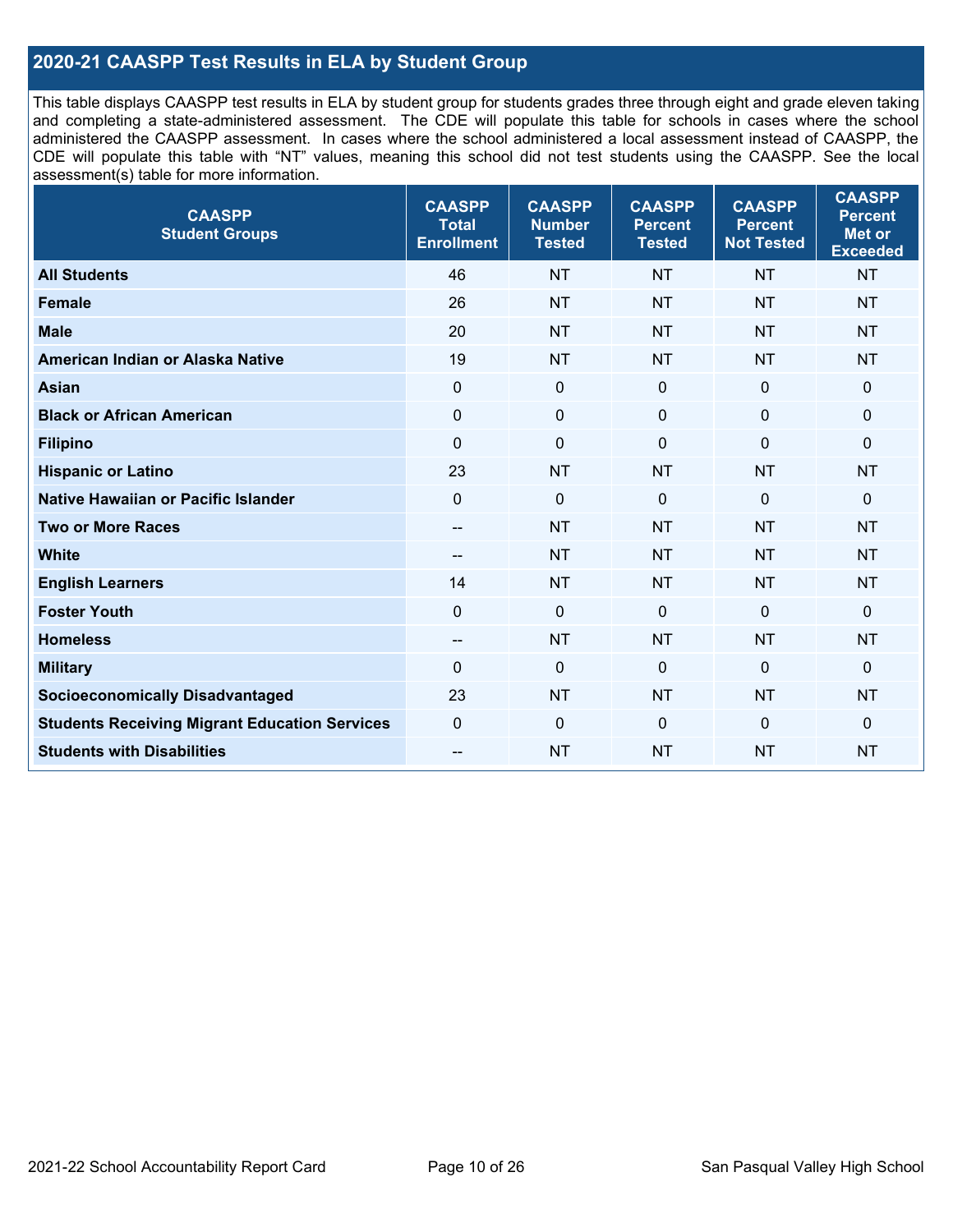### **2020-21 CAASPP Test Results in Math by Student Group**

This table displays CAASPP test results in Math by student group for students grades three through eight and grade eleven taking and completing a state-administered assessment. The CDE will populate this table for schools in cases where the school administered the CAASPP assessment. In cases where the school administered a local assessment instead of CAASPP, the CDE will populate this table with "NT" values, meaning this school did not test students using the CAASPP. See the local assessment(s) table for more information.

| <b>CAASPP</b><br><b>Student Groups</b>               | <b>CAASPP</b><br><b>Total</b><br><b>Enrollment</b> | <b>CAASPP</b><br><b>Number</b><br><b>Tested</b> | <b>CAASPP</b><br><b>Percent</b><br><b>Tested</b> | <b>CAASPP</b><br><b>Percent</b><br><b>Not Tested</b> | <b>CAASPP</b><br><b>Percent</b><br><b>Met or</b><br><b>Exceeded</b> |
|------------------------------------------------------|----------------------------------------------------|-------------------------------------------------|--------------------------------------------------|------------------------------------------------------|---------------------------------------------------------------------|
| <b>All Students</b>                                  | 46                                                 | <b>NT</b>                                       | <b>NT</b>                                        | <b>NT</b>                                            | <b>NT</b>                                                           |
| <b>Female</b>                                        | 26                                                 | <b>NT</b>                                       | <b>NT</b>                                        | <b>NT</b>                                            | <b>NT</b>                                                           |
| <b>Male</b>                                          | 20                                                 | <b>NT</b>                                       | <b>NT</b>                                        | <b>NT</b>                                            | <b>NT</b>                                                           |
| American Indian or Alaska Native                     | 19                                                 | <b>NT</b>                                       | <b>NT</b>                                        | <b>NT</b>                                            | <b>NT</b>                                                           |
| <b>Asian</b>                                         | $\mathbf 0$                                        | $\pmb{0}$                                       | $\mathbf 0$                                      | $\mathbf 0$                                          | $\pmb{0}$                                                           |
| <b>Black or African American</b>                     | $\mathbf 0$                                        | 0                                               | $\mathbf 0$                                      | 0                                                    | $\mathbf 0$                                                         |
| <b>Filipino</b>                                      | $\mathbf 0$                                        | $\mathbf 0$                                     | $\mathbf 0$                                      | $\Omega$                                             | $\mathbf{0}$                                                        |
| <b>Hispanic or Latino</b>                            | 23                                                 | <b>NT</b>                                       | <b>NT</b>                                        | <b>NT</b>                                            | <b>NT</b>                                                           |
| Native Hawaiian or Pacific Islander                  | $\mathbf 0$                                        | $\mathbf 0$                                     | $\mathbf 0$                                      | $\Omega$                                             | $\mathbf 0$                                                         |
| <b>Two or More Races</b>                             | $\overline{\phantom{a}}$                           | <b>NT</b>                                       | <b>NT</b>                                        | <b>NT</b>                                            | <b>NT</b>                                                           |
| <b>White</b>                                         | $\overline{a}$                                     | <b>NT</b>                                       | <b>NT</b>                                        | <b>NT</b>                                            | <b>NT</b>                                                           |
| <b>English Learners</b>                              | 14                                                 | <b>NT</b>                                       | <b>NT</b>                                        | <b>NT</b>                                            | <b>NT</b>                                                           |
| <b>Foster Youth</b>                                  | $\overline{0}$                                     | $\mathbf 0$                                     | $\mathbf{0}$                                     | $\mathbf 0$                                          | $\Omega$                                                            |
| <b>Homeless</b>                                      | --                                                 | <b>NT</b>                                       | <b>NT</b>                                        | <b>NT</b>                                            | <b>NT</b>                                                           |
| <b>Military</b>                                      | $\Omega$                                           | $\mathbf 0$                                     | $\mathbf{0}$                                     | $\mathbf 0$                                          | 0                                                                   |
| <b>Socioeconomically Disadvantaged</b>               | 23                                                 | <b>NT</b>                                       | <b>NT</b>                                        | <b>NT</b>                                            | <b>NT</b>                                                           |
| <b>Students Receiving Migrant Education Services</b> | $\mathbf 0$                                        | 0                                               | $\mathbf 0$                                      | 0                                                    | 0                                                                   |
| <b>Students with Disabilities</b>                    | --                                                 | <b>NT</b>                                       | <b>NT</b>                                        | <b>NT</b>                                            | <b>NT</b>                                                           |

## **2020-21 Local Assessment Test Results in ELA by Student Group**

This table displays Local Assessment test results in ELA by student group for students grades three through eight and grade eleven. LEAs/schools will populate this table for schools in cases where the school administered a local assessment. In cases where the school administered the CAASPP assessment, LEAs/schools will populate this table with "N/A" values in all cells, meaning this table is Not Applicable for this school.

| 11th. Grade<br><b>Student Groups</b> | 11th. Grade<br><b>Total</b><br><b>Enrollment</b> | 11th. Grade<br><b>Number</b><br><b>Tested</b> | 11th. Grade<br><b>Percent</b><br><b>Tested</b> | 11th. Grade<br><b>Percent</b><br>Not Tested | 11th. Grade<br><b>Percent</b><br>At or Above<br><b>Grade Level</b> |
|--------------------------------------|--------------------------------------------------|-----------------------------------------------|------------------------------------------------|---------------------------------------------|--------------------------------------------------------------------|
| <b>All Students</b>                  | 56                                               | 28                                            | 48%                                            | 52%                                         | 21%                                                                |
| <b>Female</b>                        | 31                                               | 19                                            | 61%                                            | 39%                                         | 21%                                                                |
| <b>Male</b>                          | 25                                               | 9                                             | 36%                                            | 64%                                         | 22%                                                                |
| American Indian or Alaska Native     | 24                                               | 11                                            | 46%                                            | 54%                                         | 27%                                                                |
| Asian                                | N/A                                              | N/A                                           | N/A                                            | N/A                                         | N/A                                                                |
| <b>Black or African American</b>     | N/A                                              | N/A                                           | N/A                                            | N/A                                         | N/A                                                                |

2021-22 School Accountability Report Card **Page 11 of 26** San Pasqual Valley High School Page 11 of 26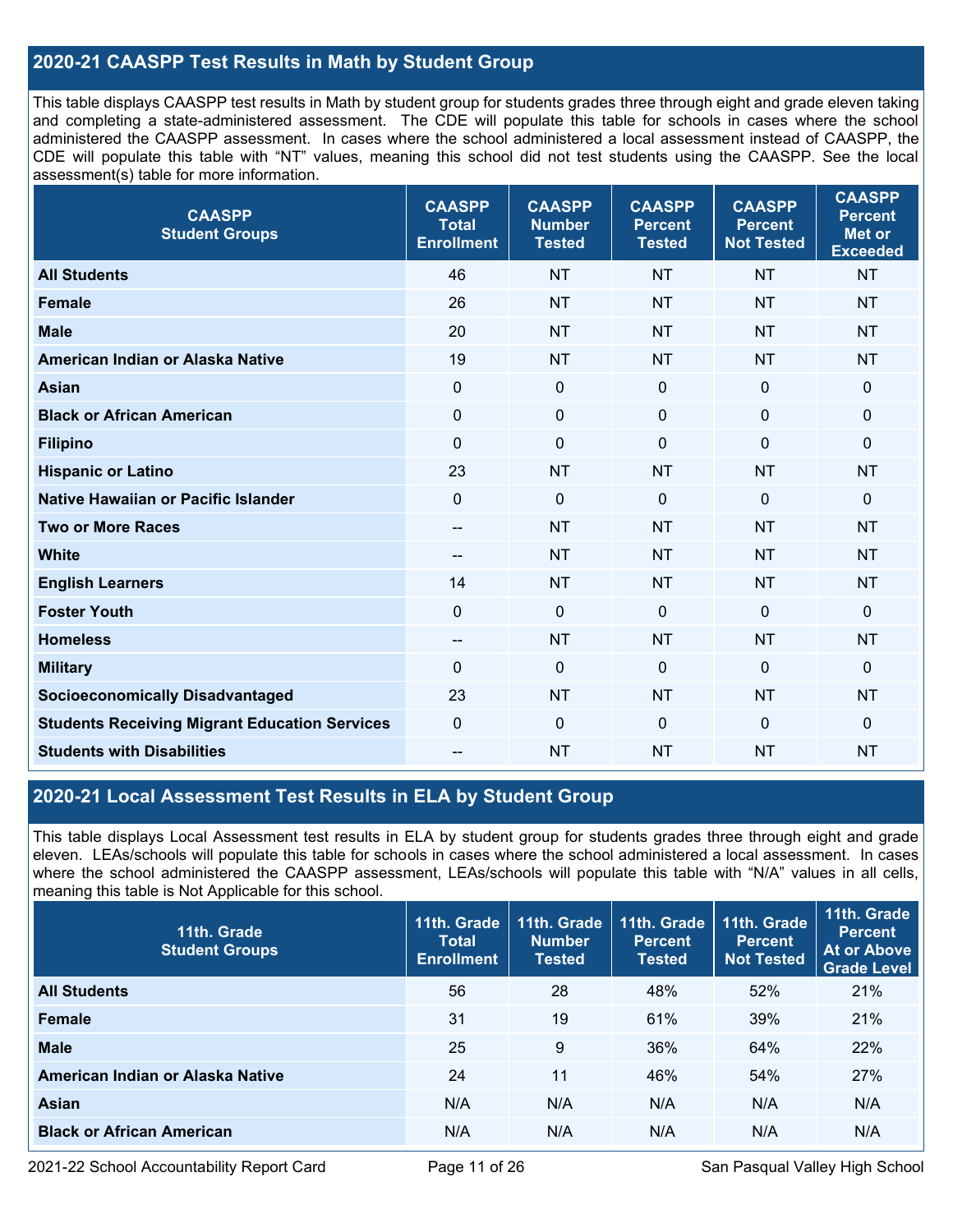| <b>Filipino</b>                                                                            | N/A            | N/A            | N/A  | N/A   | N/A   |
|--------------------------------------------------------------------------------------------|----------------|----------------|------|-------|-------|
| <b>Hispanic or Latino</b>                                                                  | 26             | 13             | 50%  | 50%   | 15%   |
| Native Hawaiian or Pacific Islander                                                        | N/A            | N/A            | N/A  | N/A   | N/A   |
| <b>Two or More Races</b>                                                                   | $\overline{2}$ | $\overline{2}$ | 100% | $0\%$ | 50%   |
| <b>White</b>                                                                               | $\overline{2}$ | 1              | 50%  | 50%   | $0\%$ |
| <b>English Learners</b>                                                                    | 16             | 9              | 56%  | 44%   | 0%    |
| <b>Foster Youth</b>                                                                        | N/A            | N/A            | N/A  | N/A   | N/A   |
| <b>Homeless</b>                                                                            | 1              | 1              | 100% | $0\%$ | 100%  |
| <b>Military</b>                                                                            | N/A            | N/A            | N/A  | N/A   | N/A   |
| <b>Socioeconomically Disadvantaged</b>                                                     | 56             | 28             | 48%  | 52%   | 21%   |
| <b>Students Receiving Migrant Education Services</b>                                       | 8              | 4              | 50%  | 50%   | 0%    |
| <b>Students with Disabilities</b>                                                          | 10             | 7              | 70%  | 30%   | 0%    |
| *At or above the grade-level standard in the context of the local assessment administered. |                |                |      |       |       |

# **2020-21 Local Assessment Test Results in Math by Student Group**

This table displays Local Assessment test results in Math by student group for students grades three through eight and grade eleven. LEAs/schools will populate this table for schools in cases where the school administered a local assessment. In cases where the school administered the CAASPP assessment, LEAs/schools will populate this table with "N/A" values in all cells, meaning this table is Not Applicable for this school.

| 11th. Grade<br><b>Student Groups</b>                                                                                                        | 11th. Grade<br><b>Total</b><br><b>Enrollment</b> | 11th. Grade<br><b>Number</b><br><b>Tested</b> | 11th. Grade<br><b>Percent</b><br><b>Tested</b> | 11th. Grade<br><b>Percent</b><br><b>Not Tested</b> | 11th. Grade<br><b>Percent</b><br><b>At or Above</b><br><b>Grade Level</b> |
|---------------------------------------------------------------------------------------------------------------------------------------------|--------------------------------------------------|-----------------------------------------------|------------------------------------------------|----------------------------------------------------|---------------------------------------------------------------------------|
| <b>All Students</b>                                                                                                                         | 58                                               | 35                                            | 60%                                            | 40%                                                | 12%                                                                       |
| <b>Female</b>                                                                                                                               | 31                                               | 21                                            | 68%                                            | 32%                                                | 10%                                                                       |
| <b>Male</b>                                                                                                                                 | 25                                               | 15                                            | 56%                                            | 44%                                                | 14%                                                                       |
| American Indian or Alaska Native                                                                                                            | 24                                               | 14                                            | 58%                                            | 42%                                                | 14%                                                                       |
| <b>Asian</b>                                                                                                                                | N/A                                              | N/A                                           | N/A                                            | N/A                                                | N/A                                                                       |
| <b>Black or African American</b>                                                                                                            | N/A                                              | N/A                                           | N/A                                            | N/A                                                | N/A                                                                       |
| <b>Filipino</b>                                                                                                                             | N/A                                              | N/A                                           | N/A                                            | N/A                                                | N/A                                                                       |
| <b>Hispanic or Latino</b>                                                                                                                   | 26                                               | 17                                            | 65%                                            | 35%                                                | 12%                                                                       |
| Native Hawaiian or Pacific Islander                                                                                                         | N/A                                              | N/A                                           | N/A                                            | N/A                                                | N/A                                                                       |
| <b>Two or More Races</b>                                                                                                                    | 2                                                | 2                                             | 100%`                                          | 0%                                                 | $0\%$                                                                     |
| <b>White</b>                                                                                                                                | $\overline{2}$                                   | $\mathbf{1}$                                  | 50%                                            | 0%                                                 | 0%                                                                        |
| <b>English Learners</b>                                                                                                                     | 16                                               | 12                                            | 75%                                            | 25%                                                | $0\%$                                                                     |
| <b>Foster Youth</b>                                                                                                                         | N/A                                              | N/A                                           | N/A                                            | N/A                                                | N/A                                                                       |
| <b>Homeless</b>                                                                                                                             | 1                                                | 1                                             | 100%                                           | 0%                                                 | 100%                                                                      |
| <b>Military</b>                                                                                                                             | N/A                                              | N/A                                           | N/A                                            | N/A                                                | N/A                                                                       |
| <b>Socioeconomically Disadvantaged</b>                                                                                                      | 58                                               | 35                                            | 60%                                            | 40%                                                | 12%                                                                       |
| <b>Students Receiving Migrant Education Services</b>                                                                                        | 8                                                | 5                                             | 63%                                            | 38%                                                | 0%                                                                        |
| <b>Students with Disabilities</b><br>$*$ <sup>1</sup> ar aboug the arade lovel standard in the context of the legal accessment administered | 10                                               | $\overline{7}$                                | 70%                                            | 30%                                                | 14%                                                                       |

\*At or above the grade-level standard in the context of the local assessment administered.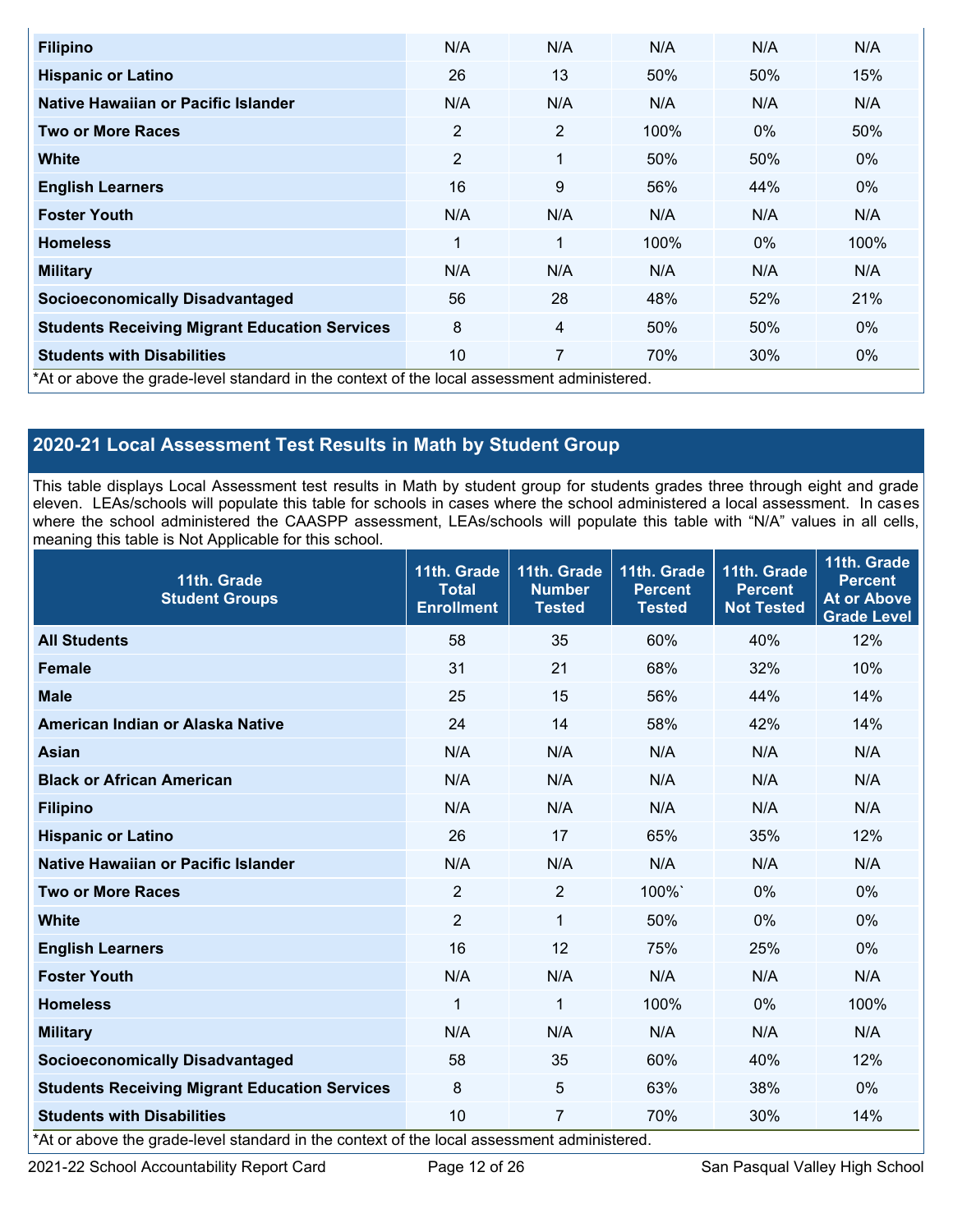#### **CAASPP Test Results in Science for All Students**

This table displays the percentage of all students grades five, eight, and High School meeting or exceeding the State Standard.

The 2019-2020 data cells with N/A values indicate that the 2019-2020 data are not available due to the COVID-19 pandemic and resulting summative testing suspension. The Executive Order N-30-20 was issued which waived the assessment, accountability, and reporting requirements for the 2019-2020 school year.

For any 2020-2021 data cells with N/T values indicate that this school did not test students using the CAASPP Science.

| <b>Subject</b>                                  | <b>School</b> | <b>School</b> | <b>District</b> | <b>District</b> | <b>State</b> | <b>State</b> |
|-------------------------------------------------|---------------|---------------|-----------------|-----------------|--------------|--------------|
|                                                 | 2019-20       | 2020-21       | 12019-20        | 2020-21         | 2019-20      | 2020-21      |
| <b>Science</b><br>(grades 5, 8 and high school) | N/A           | $-$           | N/A             | 0.99            | N/A          | 28.72        |

# **2020-21 CAASPP Test Results in Science by Student Group**

This table displays CAASPP test results in Science by student group for students grades five, eight, and High School. For any data cells with N/T values indicate that this school did not test students using the CAASPP Science.

| <b>Student Group</b>                                 | <b>Total</b><br><b>Enrollment</b> | <b>Number</b><br><b>Tested</b> | <b>Percent</b><br><b>Tested</b> | <b>Percent</b><br><b>Not Tested</b> | <b>Percent</b><br><b>Met or</b><br><b>Exceeded</b> |
|------------------------------------------------------|-----------------------------------|--------------------------------|---------------------------------|-------------------------------------|----------------------------------------------------|
| <b>All Students</b>                                  | 28                                | 6                              | 21.43                           | 78.57                               | --                                                 |
| <b>Female</b>                                        | 16                                | $\overline{4}$                 | 25.00                           | 75.00                               |                                                    |
| <b>Male</b>                                          | 12                                | $\overline{2}$                 | 16.67                           | 83.33                               |                                                    |
| American Indian or Alaska Native                     | 11                                | 1                              | $\sim$                          | 90.91                               | --                                                 |
| <b>Asian</b>                                         | 0                                 | $\mathbf 0$                    | $\mathbf 0$                     | $\mathbf 0$                         | $\mathbf 0$                                        |
| <b>Black or African American</b>                     | 0                                 | $\mathbf 0$                    | $\mathbf 0$                     | $\mathbf 0$                         | $\mathbf 0$                                        |
| <b>Filipino</b>                                      | 0                                 | $\Omega$                       | $\mathbf 0$                     | $\mathbf 0$                         | $\mathbf 0$                                        |
| <b>Hispanic or Latino</b>                            | 15                                | 5                              | 33.33                           | 66.67                               | --                                                 |
| <b>Native Hawaiian or Pacific Islander</b>           | $\Omega$                          | 0                              | 0                               | $\Omega$                            | $\mathbf{0}$                                       |
| <b>Two or More Races</b>                             | $-$                               | $- -$                          | $\sim$ $\sim$                   | --                                  | --                                                 |
| <b>White</b>                                         | $\Omega$                          | $\mathbf 0$                    | $\mathbf 0$                     | $\mathbf{0}$                        | $\mathbf{0}$                                       |
| <b>English Learners</b>                              | --                                | --                             | --                              | --                                  |                                                    |
| <b>Foster Youth</b>                                  | 0                                 | $\mathbf 0$                    | $\mathbf{0}$                    | $\Omega$                            | $\mathbf{0}$                                       |
| <b>Homeless</b>                                      | 0                                 | $\mathbf 0$                    | $\mathbf 0$                     | $\Omega$                            | $\mathbf 0$                                        |
| <b>Military</b>                                      | 0                                 | $\mathbf 0$                    | $\mathbf 0$                     | $\overline{0}$                      | $\mathbf 0$                                        |
| <b>Socioeconomically Disadvantaged</b>               | 15                                | 3                              | 20.00                           | 80.00                               |                                                    |
| <b>Students Receiving Migrant Education Services</b> | --                                | --                             |                                 | --                                  |                                                    |
| <b>Students with Disabilities</b>                    | --                                | --                             |                                 |                                     |                                                    |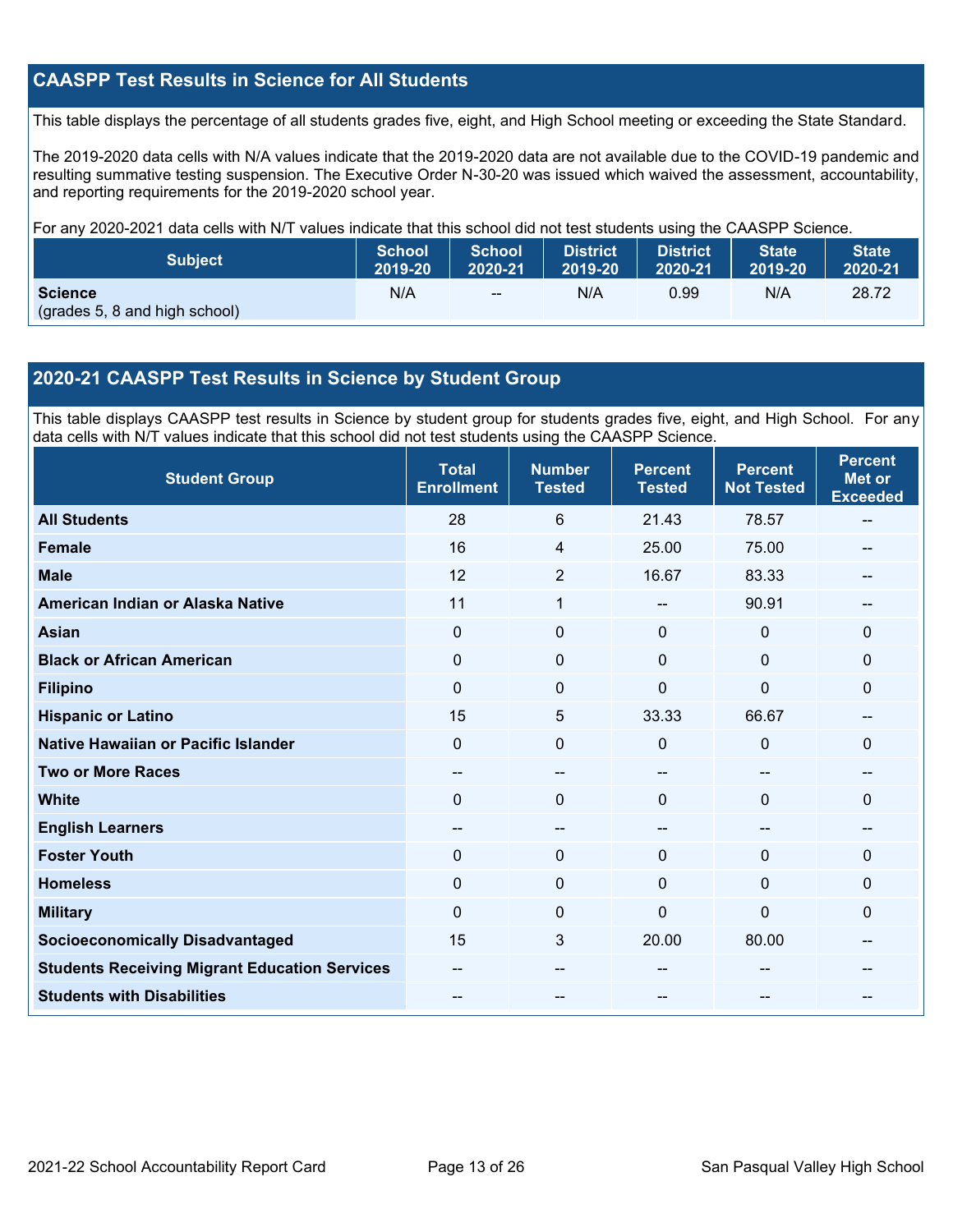#### **2020-21 Career Technical Education Programs**

It is the goal of San Pasqual Valley High School that students understand the importance of academic subjects and experience how employees apply subject learning to work situations. The school's programs focus on preparing students to think conceptually, communicate effectively, and apply skills in real-world contexts. Curriculum and instructional strategies that foster rigor, critical thinking, problem solving, leadership, and academic skills are consistently taught to the students to ensure workreadiness skills. We are offering Arizona Western College Welding, Art History 101, English 101 and English 102 credits to our seniors.

San Pasqual Valley High School's Career Technical Education program offers a Ag Careers based pathway. Courses available to San Pasqual Valley High School students include: Agriculture Fabrication and Agricultural Science. All courses satisfy the graduation requirements and standards as elective and/or core courses. Student success in competitions which serve as means of evaluating the effectiveness of the courses. The Ag teacher provides counseling and guidance through out the program. The school also take students on field trips to Yuma, Arizona to observe and shadow professionals in various fields. For questions regarding the school's CTE program, please contact the school.

#### **2020-21 Career Technical Education (CTE) Participation**

| <b>Measure</b>                                                                                                                    | <b>CTE Program Participation</b> |
|-----------------------------------------------------------------------------------------------------------------------------------|----------------------------------|
| Number of Pupils Participating in CTE                                                                                             | 92                               |
| Percent of Pupils that Complete a CTE Program and Earn a High School Diploma                                                      | 0                                |
| Percent of CTE Courses that are Sequenced or Articulated Between the School and<br><b>Institutions of Postsecondary Education</b> | 100                              |

#### **Course Enrollment/Completion**

This table displays the course enrollment/completion of University of California (UC) and/or California State University (CSU) admission requirements.

| <b>UC/CSU Course Measure</b>                                                | <b>Percent</b> |
|-----------------------------------------------------------------------------|----------------|
| 2020-2021 Pupils Enrolled in Courses Required for UC/CSU Admission          | 98.82          |
| 2019-2020 Graduates Who Completed All Courses Required for UC/CSU Admission | 30.56          |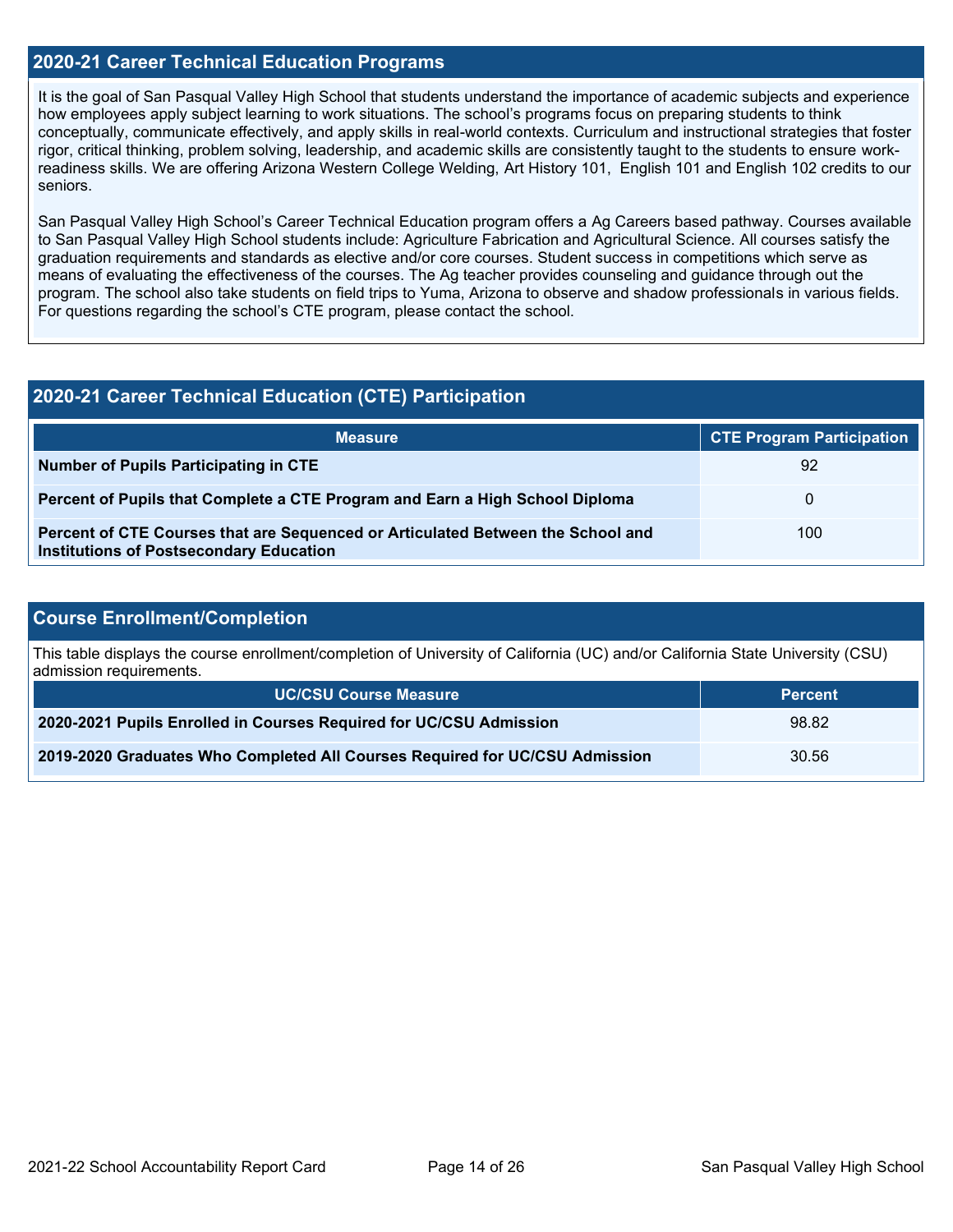# **B. Pupil Outcomes State Priority: Other Pupil Outcomes**

The SARC provides the following information relevant to the State priority: Other Pupil Outcomes (Priority 8): Pupil outcomes in the subject area of physical education.

#### **2020-21 California Physical Fitness Test Results**

Due to the COVID-19 crisis, the Physical Fitness Test was suspended during the 2020-2021 school year and therefore no data are reported and each cell in this table is populated with "N/A."

| <b>Grade Level</b> | <b>Four of Six Fitness Standards</b> | <b>Five of Six Fitness Standards</b> | Percentage of Students Meeting   Percentage of Students Meeting   Percentage of Students Meeting  <br><b>Six of Six Fitness Standards</b> |
|--------------------|--------------------------------------|--------------------------------------|-------------------------------------------------------------------------------------------------------------------------------------------|
| Grade 5            | N/A                                  | N/A                                  | N/A                                                                                                                                       |
| Grade 7            | N/A                                  | N/A                                  | N/A                                                                                                                                       |
| Grade 9            | N/A                                  | N/A                                  | N/A                                                                                                                                       |

# **C. Engagement State Priority: Parental Involvement**

The SARC provides the following information relevant to the State priority: Parental Involvement (Priority 3): Efforts the school district makes to seek parent input in making decisions regarding the school district and at each school site.

#### **2021-22 Opportunities for Parental Involvement**

Parents and the community are highly supportive of the educational programs at San Pasqual Valley High School.

Parents may participate in the School Site Council, DELAC, DIPAC, Title VII Parent Committee, Back to School Night, and FFA Community Advisory Board.

Quarterly Parent Information Meetings are held in the HS Library, addressing attendance, college applications and mandated testing issues so parents can support student success.

Senior Parent Meetings provide parents with updates on scheduled Senior activities and important benchmark dates.

Numerous programs and activities are enriched by the generous contributions made by the following organizations:

- American Legion Post 802
- Quechan Tribe
- Arizona Western College
- Paradise Casino
- Imperial Valley College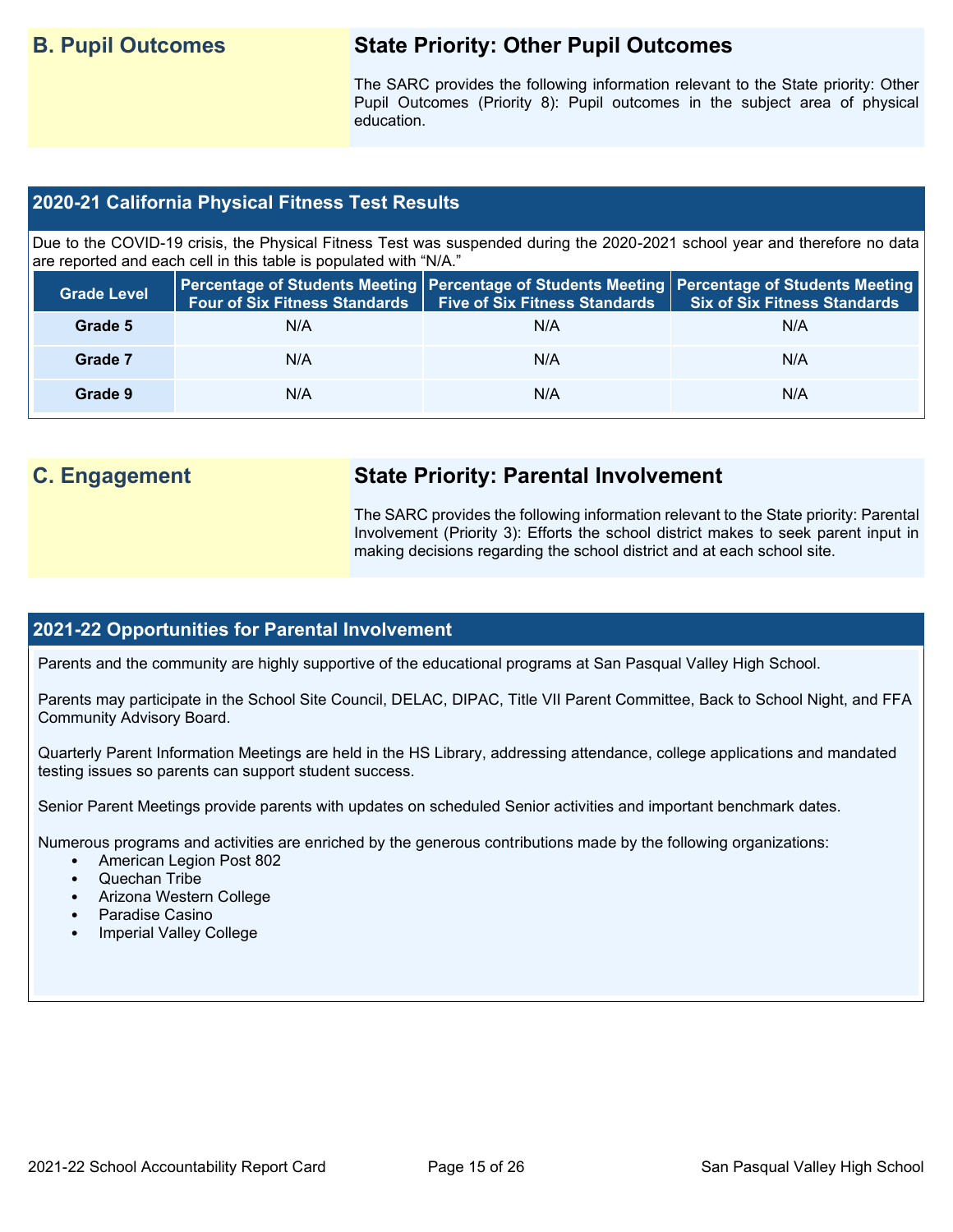# **C. Engagement State Priority: Pupil Engagement**

The SARC provides the following information relevant to the State priority: Pupil Engagement (Priority 5):

- High school dropout rates;
- High school graduation rates; and
- Chronic Absenteeism

# **Dropout Rate and Graduation Rate (Four-Year Cohort Rate)**

| <b>Indicator</b>       | School<br>2018-19 | <b>School</b><br>2019-20 | <b>School</b><br>2020-21 | <b>District</b><br>2018-19 | <b>District</b><br>2019-20 | <b>District</b><br>2020-21 | <b>State</b><br>$2018 - 19$ | <b>State</b><br>2019-20 | <b>State</b><br>2020-21 |
|------------------------|-------------------|--------------------------|--------------------------|----------------------------|----------------------------|----------------------------|-----------------------------|-------------------------|-------------------------|
| <b>Dropout Rate</b>    | 2.3               | 0.0                      | 9.4                      | 3.8                        | 7.7                        | 9.3                        | 9.0                         | 8.9                     | 9.4                     |
| <b>Graduation Rate</b> | 93.0              | 92.3                     | 84.4                     | 81.1                       | 72.3                       | 75.9                       | 84.5                        | 84.2                    | 83.6                    |

# **2020-21 Graduation Rate by Student Group (Four-Year Cohort Rate)**

This table displays the 2020-21 graduation rate by student group. For information on the Four-Year Adjusted Cohort Graduation Rate (ACGR), visit the CDE Adjusted Cohort Graduation Rate web page at [www.cde.ca.gov/ds/ad/acgrinfo.asp.](http://www.cde.ca.gov/ds/ad/acgrinfo.asp)

| <b>Student Group</b>                                 | <b>Number of</b><br><b>Students in Cohort</b> | <b>Number of</b><br><b>Cohort Graduates</b> | <b>Cohort</b><br><b>Graduation Rate</b> |
|------------------------------------------------------|-----------------------------------------------|---------------------------------------------|-----------------------------------------|
| <b>All Students</b>                                  | 32                                            | 27                                          | 84.4                                    |
| <b>Female</b>                                        | 19                                            | 16                                          | 84.2                                    |
| <b>Male</b>                                          | 13                                            | 11                                          | 84.6                                    |
| American Indian or Alaska Native                     | 13                                            | 11                                          | 84.6                                    |
| <b>Asian</b>                                         | $\mathbf 0$                                   | $\mathbf 0$                                 | 0.00                                    |
| <b>Black or African American</b>                     | 0                                             | $\mathbf 0$                                 | 0.00                                    |
| <b>Filipino</b>                                      | $\Omega$                                      | $\mathbf{0}$                                | 0.00                                    |
| <b>Hispanic or Latino</b>                            | 18                                            | 15                                          | 83.3                                    |
| Native Hawaiian or Pacific Islander                  | 0                                             | $\mathbf 0$                                 | 0.00                                    |
| <b>Two or More Races</b>                             | $\overline{\phantom{a}}$                      | --                                          | $\overline{\phantom{a}}$                |
| <b>White</b>                                         | $\Omega$                                      | $\mathbf{0}$                                | 0.00                                    |
| <b>English Learners</b>                              | 12                                            | 9                                           | 75.0                                    |
| <b>Foster Youth</b>                                  | 0.0                                           | 0.0                                         | 0.0                                     |
| <b>Homeless</b>                                      | $\qquad \qquad -$                             | --                                          | $\sim$                                  |
| <b>Socioeconomically Disadvantaged</b>               | 32                                            | 27                                          | 84.4                                    |
| <b>Students Receiving Migrant Education Services</b> | --                                            | --                                          | --                                      |
| <b>Students with Disabilities</b>                    | --                                            | --                                          | --                                      |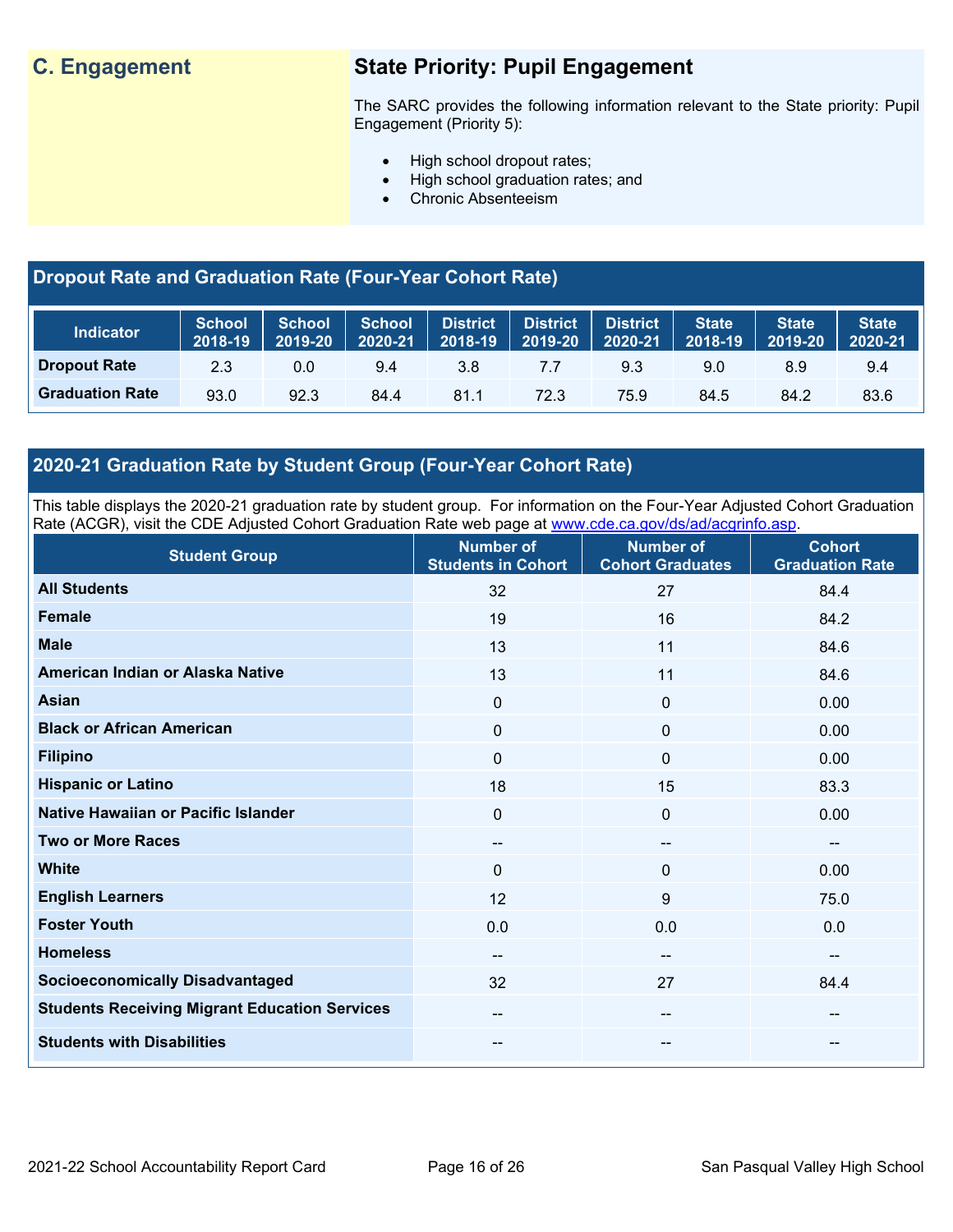# **2020-21 Chronic Absenteeism by Student Group**

| <b>Student Group</b>                                 | <b>Cumulative</b><br><b>Enrollment</b> | <b>Chronic</b><br><b>Absenteeism</b><br><b>Eligible Enrollment</b> | <b>Chronic</b><br><b>Absenteeism</b><br><b>Count</b> | <b>Chronic</b><br><b>Absenteeism</b><br><b>Rate</b> |
|------------------------------------------------------|----------------------------------------|--------------------------------------------------------------------|------------------------------------------------------|-----------------------------------------------------|
| <b>All Students</b>                                  | 184                                    | 180                                                                | $\mathbf{0}$                                         | 0.0                                                 |
| <b>Female</b>                                        | 98                                     | 97                                                                 | $\Omega$                                             | 0.0                                                 |
| <b>Male</b>                                          | 86                                     | 83                                                                 | $\mathbf{0}$                                         | 0.0                                                 |
| American Indian or Alaska Native                     | 77                                     | 75                                                                 | $\mathbf 0$                                          | 0.0                                                 |
| Asian                                                | $\mathbf{0}$                           | $\overline{0}$                                                     | $\mathbf{0}$                                         | 0.0                                                 |
| <b>Black or African American</b>                     | $\mathbf 0$                            | $\mathbf{0}$                                                       | $\mathbf 0$                                          | 0.0                                                 |
| <b>Filipino</b>                                      | $\mathbf{0}$                           | $\Omega$                                                           | $\mathbf 0$                                          | 0.0                                                 |
| <b>Hispanic or Latino</b>                            | 86                                     | 85                                                                 | 0                                                    | 0.0                                                 |
| Native Hawaiian or Pacific Islander                  | $\mathbf{0}$                           | $\mathbf{0}$                                                       | $\mathbf 0$                                          | 0.0                                                 |
| <b>Two or More Races</b>                             | 17                                     | 17                                                                 | $\mathbf 0$                                          | 0.0                                                 |
| <b>White</b>                                         | 3                                      | 3                                                                  | $\Omega$                                             | 0.0                                                 |
| <b>English Learners</b>                              | 50                                     | 49                                                                 | $\Omega$                                             | 0.0                                                 |
| <b>Foster Youth</b>                                  | $\mathbf{0}$                           | $\Omega$                                                           | $\Omega$                                             | 0.0                                                 |
| <b>Homeless</b>                                      | 6                                      | 5                                                                  | $\Omega$                                             | 0.0                                                 |
| <b>Socioeconomically Disadvantaged</b>               | 155                                    | 153                                                                | $\mathbf{0}$                                         | 0.0                                                 |
| <b>Students Receiving Migrant Education Services</b> | 17                                     | 17                                                                 | $\Omega$                                             | 0.0                                                 |
| <b>Students with Disabilities</b>                    | 35                                     | 33                                                                 | $\mathbf{0}$                                         | 0.0                                                 |

# **C. Engagement State Priority: School Climate**

The SARC provides the following information relevant to the State priority: School Climate (Priority 6):

- Pupil suspension rates;
- Pupil expulsion rates; and
- Other local measures on the sense of safety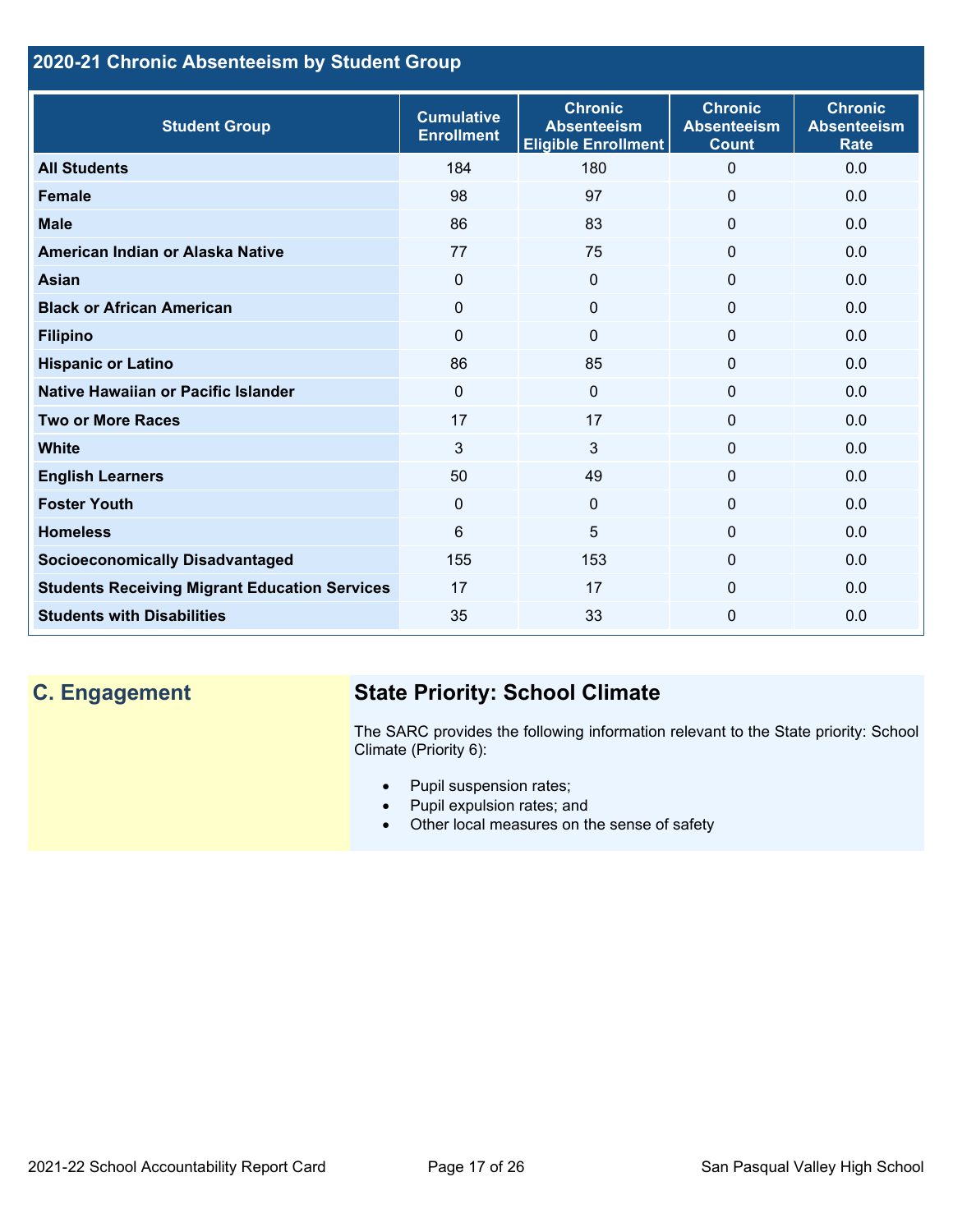#### **Suspensions and Expulsions**

This table displays suspensions and expulsions data collected between July through June, each full school year respectively. Data collected during the 2020-21 school year may not be comparable to earlier years of this collection due to differences in learning mode instruction in response to the COVID-19 pandemic.

| <b>Subject</b>     | <b>School</b><br>2018-19 | <b>School</b><br>2020-21 | <b>District</b><br>2018-19 | <b>District</b><br>2020-21 | <b>State</b><br>2018-19 | <b>State</b><br>2020-21 |
|--------------------|--------------------------|--------------------------|----------------------------|----------------------------|-------------------------|-------------------------|
| <b>Suspensions</b> | 25.47                    | 0.00                     | 25.92                      | 0.00                       | 3.47                    | 0.20                    |
| <b>Expulsions</b>  | 1.42                     | 0.00                     | 0.92                       | 0.00                       | 0.08                    | 0.00                    |

This table displays suspensions and expulsions data collected between July through February, partial school year due to the COVID-19 pandemic. The 2019-2020 suspensions and expulsions rate data are not comparable to other year data because the 2019-2020 school year is a partial school year due to the COVID-19 crisis. As such, it would be inappropriate to make any comparisons in rates of suspensions and expulsions in the 2019-2020 school year compared to other school years.

| <b>Subject</b>     | <b>School</b><br>2019-20 | <b>District</b><br>2019-20 | <b>State</b><br>2019-20 |
|--------------------|--------------------------|----------------------------|-------------------------|
| <b>Suspensions</b> | 5.50                     | 6.32                       | 2.45                    |
| <b>Expulsions</b>  | 0.00                     | 0.00                       | 0.05                    |

#### **2020-21 Suspensions and Expulsions by Student Group**

| <b>Student Group</b>                                 | <b>Suspensions Rate</b> | <b>Expulsions Rate</b> |
|------------------------------------------------------|-------------------------|------------------------|
| <b>All Students</b>                                  | 0.00                    | 0.00                   |
| <b>Female</b>                                        | 0.00                    | 0.00                   |
| <b>Male</b>                                          | 0.00                    | 0.00                   |
| American Indian or Alaska Native                     | 0.00                    | 0.00                   |
| <b>Asian</b>                                         | 0.00                    | 0.00                   |
| <b>Black or African American</b>                     | 0.00                    | 0.00                   |
| <b>Filipino</b>                                      | 0.00                    | 0.00                   |
| <b>Hispanic or Latino</b>                            | 0.00                    | 0.00                   |
| Native Hawaiian or Pacific Islander                  | 0.00                    | 0.00                   |
| <b>Two or More Races</b>                             | 0.00                    | 0.00                   |
| <b>White</b>                                         | 0.00                    | 0.00                   |
| <b>English Learners</b>                              | 0.00                    | 0.00                   |
| <b>Foster Youth</b>                                  | 0.00                    | 0.00                   |
| <b>Homeless</b>                                      | 0.00                    | 0.00                   |
| <b>Socioeconomically Disadvantaged</b>               | 0.00                    | 0.00                   |
| <b>Students Receiving Migrant Education Services</b> | 0.00                    | 0.00                   |
| <b>Students with Disabilities</b>                    | 0.00                    | 0.00                   |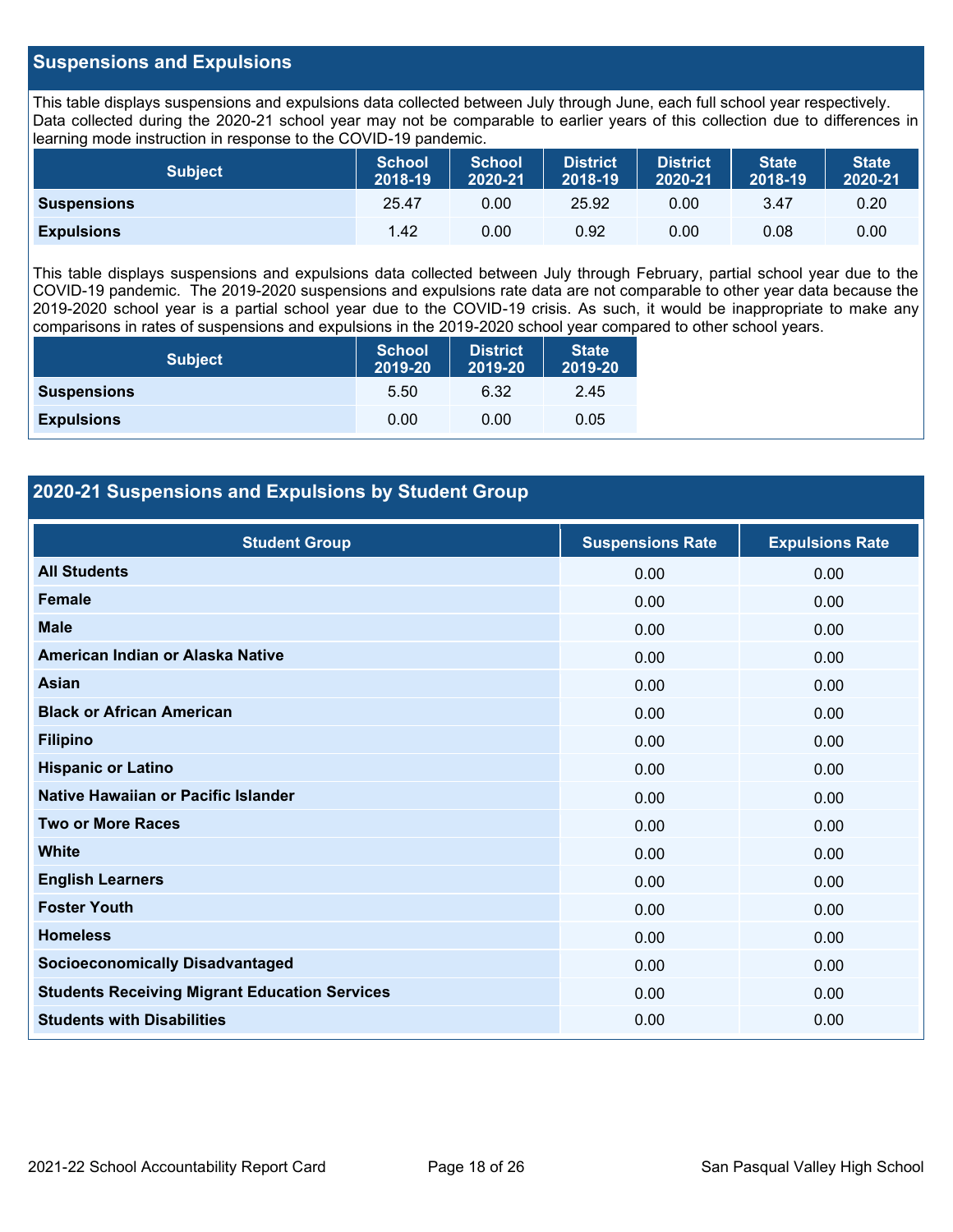#### **2021-22 School Safety Plan**

The safety of students and staff is a primary concern of San Pasqual Valley High School and the San Pasqual Valley Unified School District. Visitors are required to check in at the school office upon arrival and required to return to the school office upon departure. During lunch, recesses, and before and after school, two full-time supervisor oversees students and school grounds, including the cafeteria and playgrounds, to ensure a safe and orderly environment. The comprehensive Safe School Plan was developed by the district to comply with Senate Bill 187 (SB 187) of 1997.

The plan provides students and staff a means of ensuring a safe and orderly learning environment. Each school includes the following requirements of SB 187 within their safe school plans: current status of school crime; child abuse reporting procedures; disaster procedures, routine and emergency; policies related to suspension and expulsion; notification to teachers; sexual harassment policy; provision of a school-wide dress code; safe ingress and egress of pupils, parents, and school employees; safe and orderly school environment; and school rules and procedures. The school evaluates the plan annually and updates it as needed. Safety procedures, including elements of the Safe School Plan, are reviewed with school and district staff, school site council, and associated student body in the fall, at the start of each school year. The plan was last updated and reviewed in fall of 2021 and going for board approval in February 2022.

#### **2018-19 Secondary Average Class Size and Class Size Distribution**

This table displays the 2018-19 average class size and class size distribution. The columns titled "Number of Classes" indicates how many classes fall into each size category (a range of total students per classroom). At the secondary school level, this information is reported by subject area rather than grade level.

| <b>Subject</b>               | <b>Average</b><br><b>Class</b><br><b>Size</b> | <b>1-22 Students</b> | Number of Classes with   Number of Classes with<br>23-32 Students | Number of Classes with<br>33+ Students |
|------------------------------|-----------------------------------------------|----------------------|-------------------------------------------------------------------|----------------------------------------|
| <b>English Language Arts</b> | 11                                            | 22                   |                                                                   |                                        |
| <b>Mathematics</b>           | 11                                            | 16                   |                                                                   |                                        |
| <b>Science</b>               | 20                                            | 4                    |                                                                   |                                        |
| <b>Social Science</b>        | 12                                            | 12                   | 3                                                                 |                                        |

#### **2019-20 Secondary Average Class Size and Class Size Distribution**

This table displays the 2019-20 average class size and class size distribution. The columns titled "Number of Classes" indicates how many classes fall into each size category (a range of total students per classroom). At the secondary school level, this information is reported by subject area rather than grade level.

| <b>Subject</b>               | Average<br><b>Class</b><br><b>Size</b> | <b>1-22 Students</b> | Number of Classes with   Number of Classes with   Number of Classes with<br>23-32 Students | 33+ Students |
|------------------------------|----------------------------------------|----------------------|--------------------------------------------------------------------------------------------|--------------|
| <b>English Language Arts</b> | 9                                      | 26                   | 3                                                                                          |              |
| <b>Mathematics</b>           | 8                                      | 24                   |                                                                                            |              |
| <b>Science</b>               | 16                                     | 6                    |                                                                                            |              |
| <b>Social Science</b>        | 9                                      |                      |                                                                                            |              |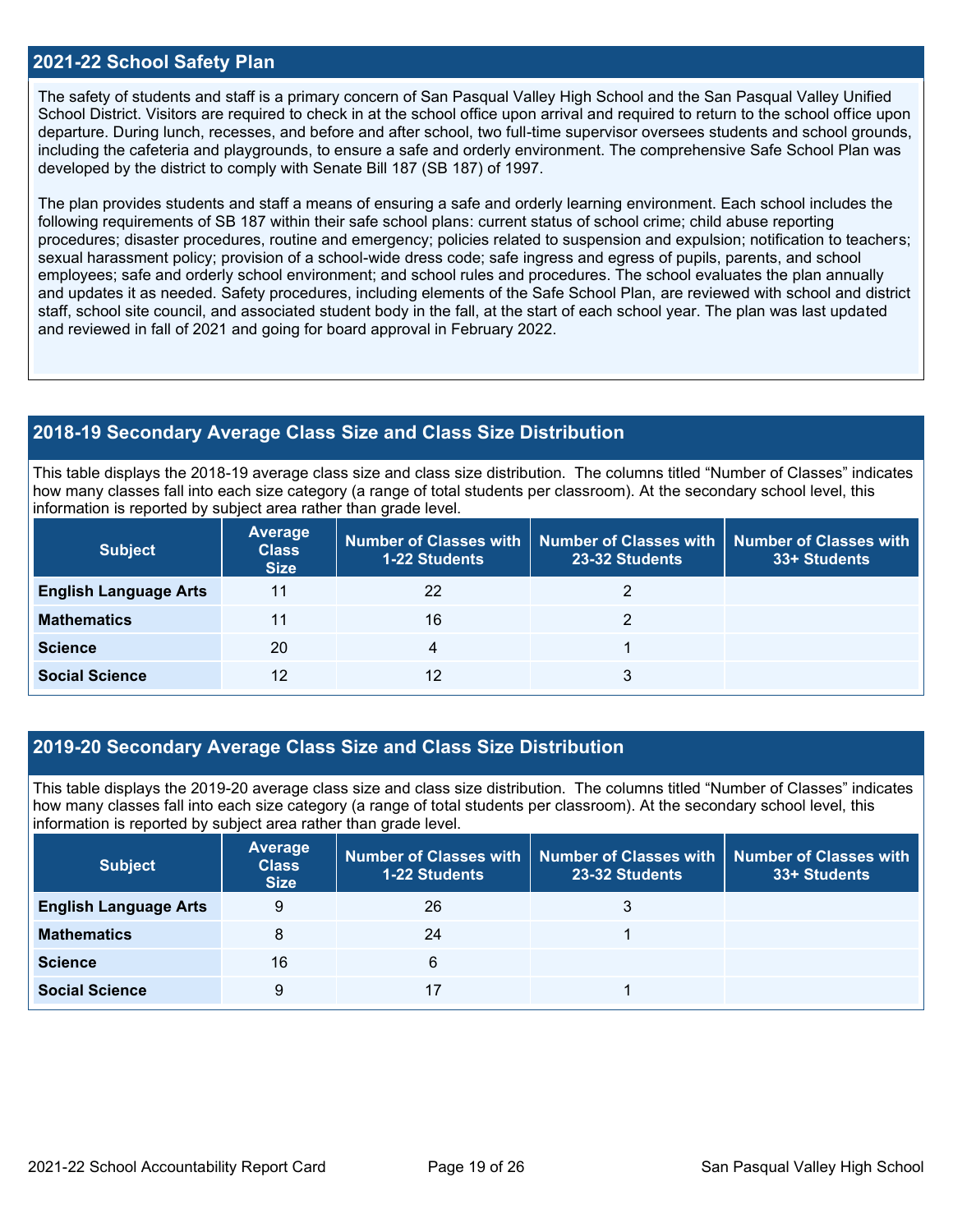#### **2020-21 Secondary Average Class Size and Class Size Distribution**

This table displays the 2020-21 average class size and class size distribution. The columns titled "Number of Classes" indicates how many classes fall into each size category (a range of total students per classroom). At the secondary school level, this information is reported by subject area rather than grade level.

| <b>Subject</b>               | <b>Average</b><br><b>Class</b><br><b>Size</b> | Number of Classes with<br>1-22 Students | <b>Number of Classes with</b><br>23-32 Students | <b>Number of Classes with</b><br>33+ Students |
|------------------------------|-----------------------------------------------|-----------------------------------------|-------------------------------------------------|-----------------------------------------------|
| <b>English Language Arts</b> | 9                                             | 26                                      |                                                 |                                               |
| <b>Mathematics</b>           | 8                                             | 21                                      |                                                 |                                               |
| <b>Science</b>               | 12                                            | 5                                       |                                                 |                                               |
| <b>Social Science</b>        | 9                                             | 16                                      |                                                 |                                               |

#### **2020-21 Ratio of Pupils to Academic Counselor**

This table displays the ratio of pupils to Academic Counselor. One full time equivalent (FTE) equals one staff member working full time; one FTE could also represent two staff members who each work 50 percent of full time.

| <b>Title</b>                        | <b>Ratio</b> |
|-------------------------------------|--------------|
| <b>Pupils to Academic Counselor</b> | 170          |

### **2020-21 Student Support Services Staff**

This table displays the number of FTE support staff assigned to this school. One full time equivalent (FTE) equals one staff member working full time; one FTE could also represent two staff members who each work 50 percent of full time.

| <b>Title</b>                                                         | <b>Number of FTE Assigned to School</b> |
|----------------------------------------------------------------------|-----------------------------------------|
| <b>Counselor (Academic, Social/Behavioral or Career Development)</b> |                                         |
| Library Media Teacher (Librarian)                                    | $\mathbf{0}$                            |
| <b>Library Media Services Staff (Paraprofessional)</b>               | 0                                       |
| <b>Psychologist</b>                                                  | 0                                       |
| <b>Social Worker</b>                                                 | $\mathbf{0}$                            |
| <b>Speech/Language/Hearing Specialist</b>                            | 0                                       |
| <b>Resource Specialist (non-teaching)</b>                            | 0                                       |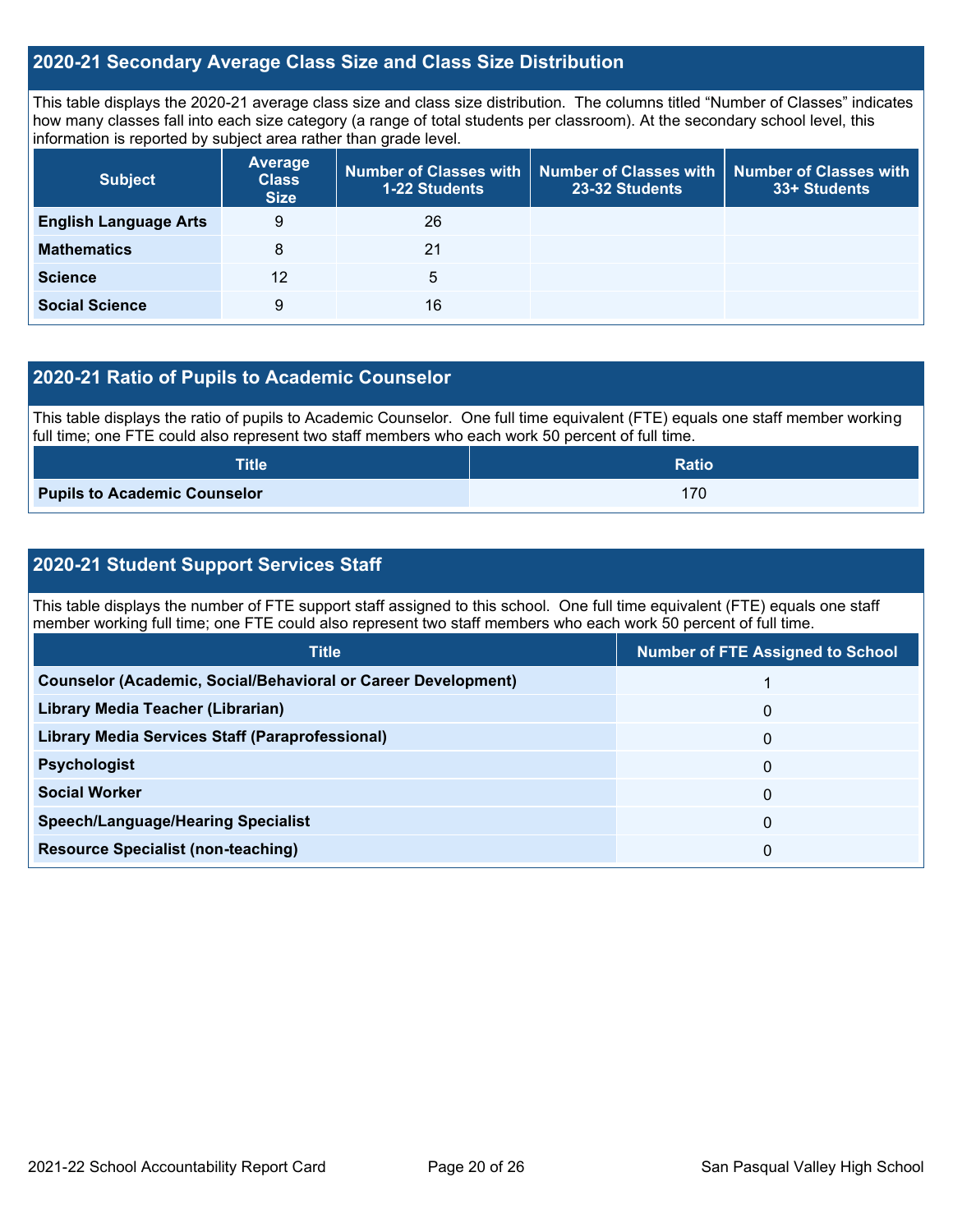#### **2019-20 Expenditures Per Pupil and School Site Teacher Salaries**

This table displays the 2019-20 expenditures per pupil and average teach salary for this school. Cells with N/A values do not require data.

| <b>Level</b>                                         | <b>Total</b><br><b>Expenditures</b><br><b>Per Pupil</b> | <b>Expenditures</b><br><b>Per Pupil</b><br>(Restricted) | <b>Expenditures</b><br><b>Per Pupil</b><br>(Unrestricted) | <b>Average</b><br><b>Teacher</b><br><b>Salary</b> |
|------------------------------------------------------|---------------------------------------------------------|---------------------------------------------------------|-----------------------------------------------------------|---------------------------------------------------|
| <b>School Site</b>                                   | \$12,841                                                | \$2,515                                                 | \$10,326                                                  | \$86,640                                          |
| <b>District</b>                                      | N/A                                                     | N/A                                                     | \$7,537                                                   | \$81,287                                          |
| <b>Percent Difference - School Site and District</b> | N/A                                                     | N/A                                                     | 31.2                                                      | 6.4                                               |
| <b>State</b>                                         |                                                         |                                                         | \$8,444                                                   | \$71,544                                          |
| <b>Percent Difference - School Site and State</b>    | N/A                                                     | N/A                                                     | 20.1                                                      | 19.1                                              |

## **2020-21 Types of Services Funded**

Based on 2020-21 audited financial statements, San Pasqual Valley Unified School District spent an average of \$17,004 of unrestricted monies to educate each student. The expenditures per pupil table provides a comparison of a school's per pupil funding from unrestricted sources with other schools in the district and throughout the state.

In addition to general fund state funding, San Pasqual Valley Unified School District receives state and federal categorical funding for special programs. During the 2020-21 school year, the district received federal and state aid for the following categorical, special education, and support programs:

- Title I
- Title II Teacher Quality
- Title III LEP
- Title VI REAP
- Title VII Indian Education
- American Indian Early Childhood Education (AIECE)
- Special Education
- Migrant Education
- ASES
- Impact Aid
- Lottery
- Carl Perkins
- CARES/ESSER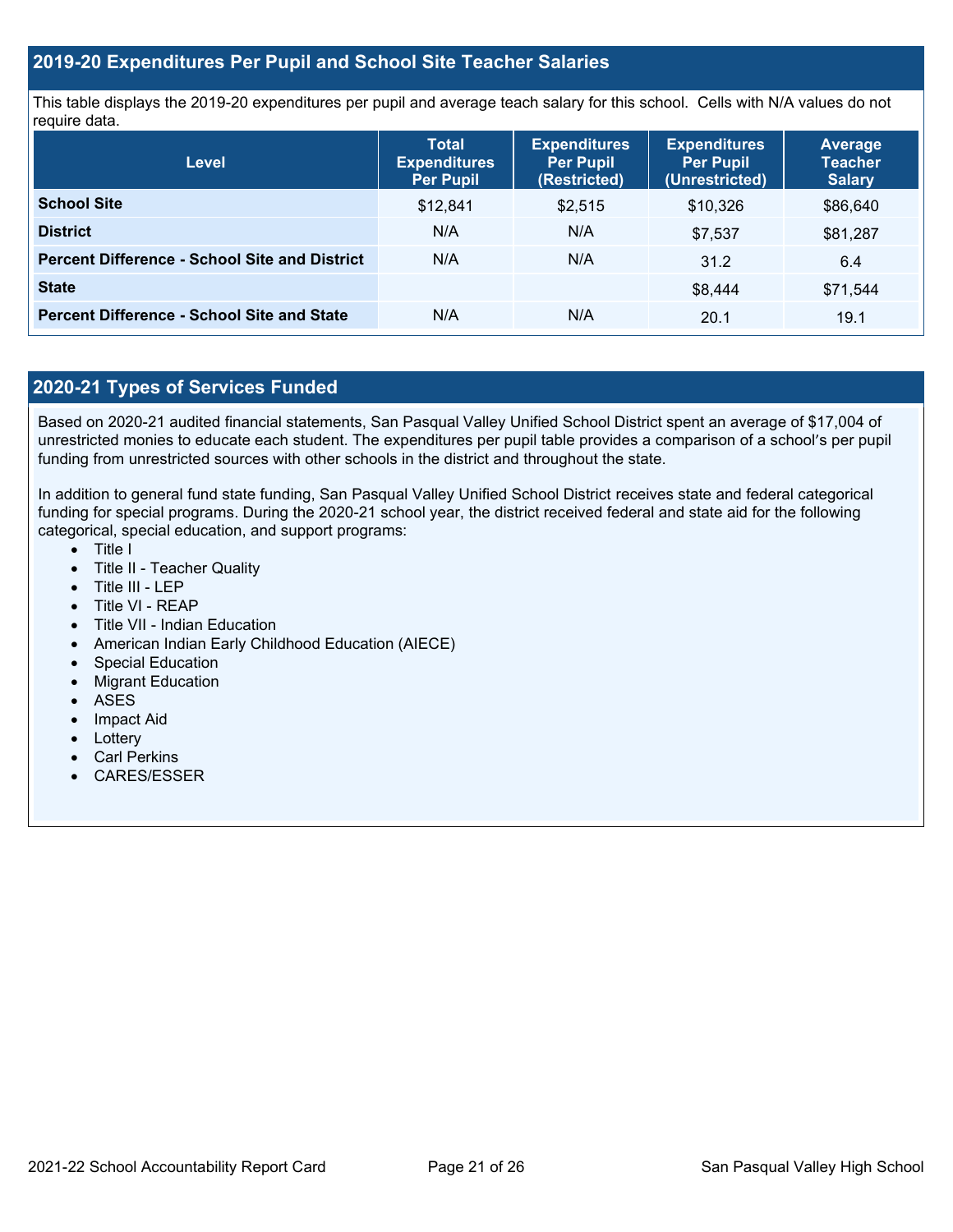# **2019-20 Teacher and Administrative Salaries**

This table displays the 2019-20 Teacher and Administrative salaries. For detailed information on salaries, see the CDE Certification Salaries & Benefits web page at [http://www.cde.ca.gov/ds/fd/cs/.](http://www.cde.ca.gov/ds/fd/cs/)

| Category                                             | <b>District</b><br><b>Amount</b> | <b>State Average</b><br>for Districts<br>in Same Category |
|------------------------------------------------------|----------------------------------|-----------------------------------------------------------|
| <b>Beginning Teacher Salary</b>                      | \$49,798                         | \$45,813                                                  |
| <b>Mid-Range Teacher Salary</b>                      | \$73,433                         | \$70,720                                                  |
| <b>Highest Teacher Salary</b>                        | \$94,991                         | \$93,973                                                  |
| <b>Average Principal Salary (Elementary)</b>         | \$110,268                        | \$111,613                                                 |
| <b>Average Principal Salary (Middle)</b>             | \$112,925                        | \$119,477                                                 |
| <b>Average Principal Salary (High)</b>               | \$112,925                        | \$120,270                                                 |
| <b>Superintendent Salary</b>                         | \$171,093                        | \$150,704                                                 |
| <b>Percent of Budget for Teacher Salaries</b>        | 29%                              | 29%                                                       |
| <b>Percent of Budget for Administrative Salaries</b> | 5%                               | 6%                                                        |

# **2020-21 Advanced Placement (AP) Courses**

| This table displays the percent of student in AP courses at this school. |      |
|--------------------------------------------------------------------------|------|
| <b>Percent of Students in AP Courses</b>                                 | 10.0 |

This table displays the number of AP courses offered at this school where there are student course enrollments of at least one student.

| <b>Subject</b>                  | <b>Number of AP Courses Offered</b> |
|---------------------------------|-------------------------------------|
| <b>Computer Science</b>         | 0                                   |
| <b>English</b>                  | $\mathbf 0$                         |
| <b>Fine and Performing Arts</b> | 3                                   |
| <b>Foreign Language</b>         | 0                                   |
| <b>Mathematics</b>              | $\mathbf{0}$                        |
| <b>Science</b>                  | $\mathbf 0$                         |
| <b>Social Science</b>           | 4                                   |
| <b>Total AP Courses Offered</b> | 4                                   |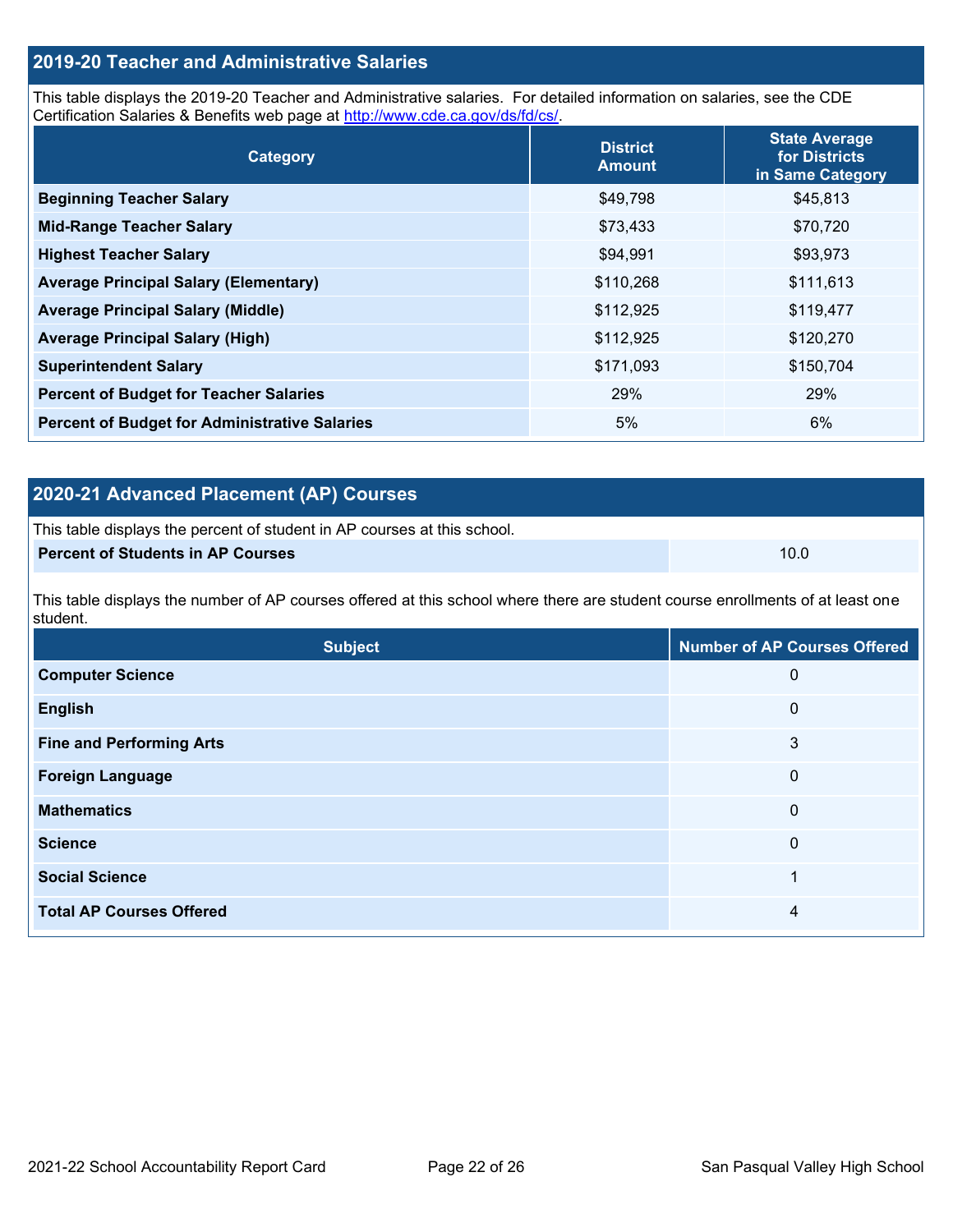The Site Leadership at SPVHS, in an effort to support sustainable student achievement which is responsive to the ever changing educational landscape, has developed and implemented a staff development plan for the staff members of SPVHS. This plan identifies long term goals for each Department which align with the long term vision of the school and District while meeting the short term objectives most appropriate for the departments.

#### Staff Development Vision:

The teaching staff at SPVHS will develop rigorous and meaningful lessons and assessments for the students at SPVHS which will further their academic and personal/social development as they move toward their graduation and plan for life beyond high school.

#### Alianment:

San Pasqual Valley High School's Professional Development Plan is aligned with supporting governing documents which provide structure to our discussion and planning efforts, and help prioritize our school's staff development goals.

#### Primary Focus:

The primary areas of focus for staff development for San Pasqual Valley High School are the utilization California Common Core Standards in English Language Arts & Social Sciences through Project Based Learning,NGSS, Mathematics, and Career & Technical areas for education. Additional focus on the development of STEM based educational programs is also integrated into the staff development plan.

#### Access:

On-site staff development training offered by EQED and publisher-based training are sought out, identified and provided to all appropriate course related certificated staff. Conference attendance and school workshops before the beginning of the school year are offered as well. Additional opportunities for professional development are made available to support instructional programs in accordance with school plans.

#### Support:

San Pasqual Valley Unified School District offers support to new and veteran teachers through peer-to-peer collaboration and coaching as wells as training and support from EQED..

Teachers are supported utilizing teacher-principal meetings and observations, as well as collaborative monthly PLC opportunities. Throughout the year teachers and staff have opportunities to attend Common Core training, ERWC training, after school workshops, and course specific conferences throughout the state.

This table displays the number of school days dedicated to staff development and continuous improvement.

| <b>Subject</b>                                                                  |  |         | 2019-20   2020-21   2021-22 |
|---------------------------------------------------------------------------------|--|---------|-----------------------------|
| Number of school days dedicated to Staff Development and Continuous Improvement |  | $2 - 5$ | $2 - 5$                     |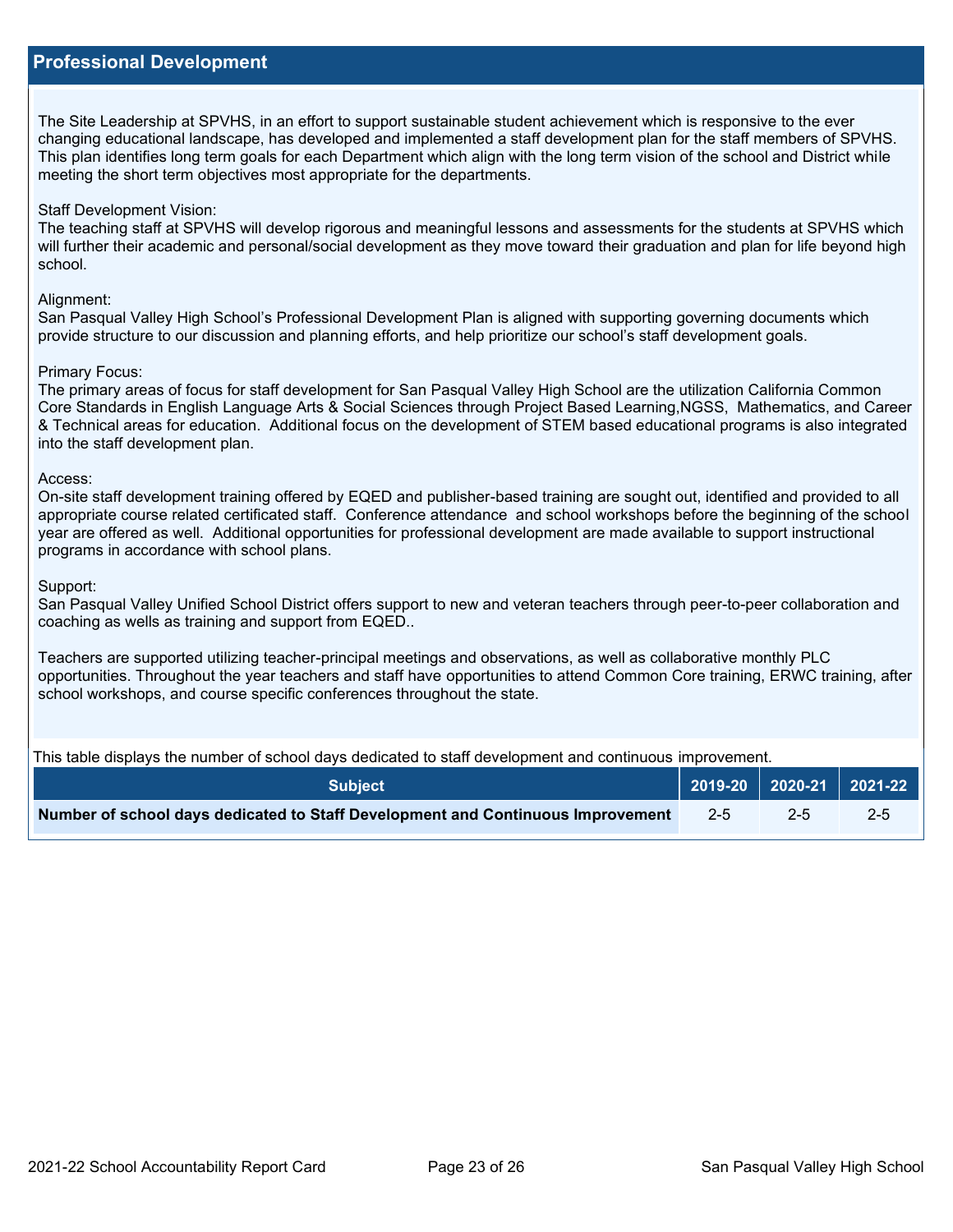# **San Pasqual Valley Unified School District 2020-21 Local Accountability Report Card (LARC) Addendum**

# **Local Accountability Report Card (LARC) Addendum**

**2020-21 Local Accountability Report Card (LARC) Addendum Overview**



On July 14, 2021, the California State Board of Education (SBE) determined that the California Department of Education (CDE) will use the SARC as the mechanism to conduct a one-time data collection of the LEA-level aggregate test results of all school's local assessments administered during the 2020–2021 school year in order to meet the federal Every Students Succeeds Act (ESSA) reporting requirement for the Local Educational Agency Accountability Report Cards (LARCs).

Each local educational agency (LEA) is responsible for preparing and posting their annual LARC in accordance with the federal ESSA. As a courtesy, the CDE prepares and posts the LARCs on behalf of all LEAs.

Only for the 2020–2021 school year and the 2020–2021 LARCs, LEAs are required to report their aggregate local assessments test results at the LEA-level to the CDE by populating the tables below via the SARC. These data will be used to meet the LEAs' federal requirement for their LARCs. Note that it is the responsibility of the school and LEA to ensure that all student privacy and suppression rules are in place when reporting data in Tables 3 and 4 in the Addendum, as applicable.

The tables below are not part of the SBE approved 2020–2021 SARC template but rather are the mechanism by which these required data will be collected from LEAs.

For purposes of the LARC and the following tables, an LEA is defined as a school district, a county office of education, or a direct funded charter school.

| <b>2021-22 District Contact Information</b> |                                            |  |  |  |  |
|---------------------------------------------|--------------------------------------------|--|--|--|--|
| <b>District Name</b>                        | San Pasqual Valley Unified School District |  |  |  |  |
| <b>Phone Number</b>                         | 760.572.0222                               |  |  |  |  |
| Superintendent                              | Dr. Katrina Leon                           |  |  |  |  |
| <b>Email Address</b>                        | kleon@spvusd.org                           |  |  |  |  |
| <b>District Website Address</b>             | www.spvusd.org                             |  |  |  |  |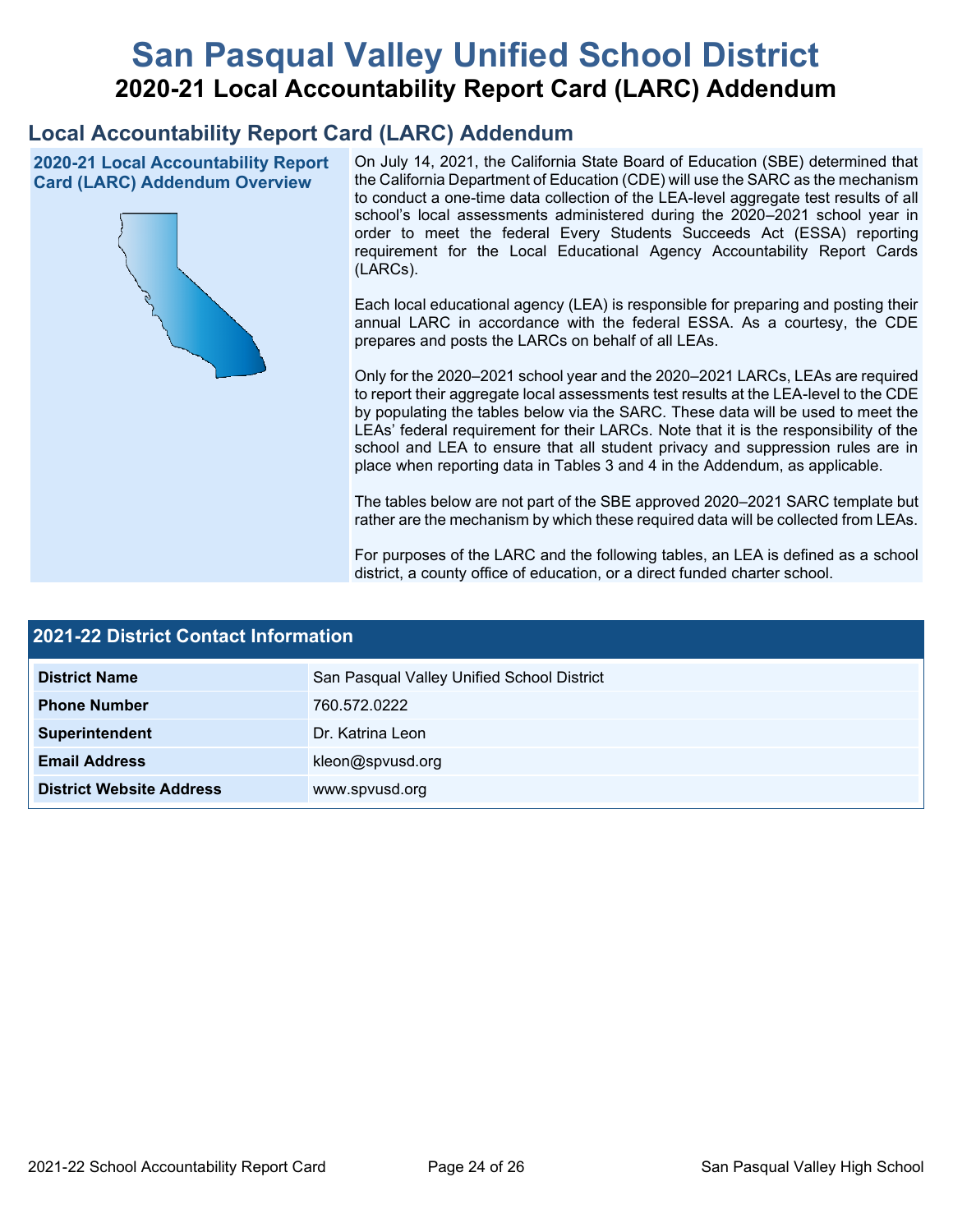### **2020-21 CAASPP Test Results in ELA by Student Group**

This table displays CAASPP test results in ELA by student group for students grades three through eight and grade eleven taking and completing a state-administered assessment. The CDE will populate this table for schools in cases where the school administered the CAASPP assessment. In cases where the school administered a local assessment instead of CAASPP, the CDE will populate this table with "NT" values, meaning this school did not test students using the CAASPP. See the local assessment(s) table for more information.

| <b>CAASPP</b><br><b>Total</b><br><b>Enrollment</b> | <b>CAASPP</b><br><b>Number</b><br><b>Tested</b> | <b>CAASPP</b><br><b>Percent</b><br><b>Tested</b> | <b>CAASPP</b><br><b>Percent</b><br><b>Not Tested</b> | <b>CAASPP</b><br><b>Percent</b><br>Met or<br><b>Exceeded</b> |
|----------------------------------------------------|-------------------------------------------------|--------------------------------------------------|------------------------------------------------------|--------------------------------------------------------------|
| 357                                                | 274                                             | 76.75                                            | 23.25                                                | 15.99                                                        |
| 187                                                | 140                                             | 74.87                                            | 25.13                                                | 18.71                                                        |
| 170                                                | 134                                             | 78.82                                            | 21.18                                                | 13.08                                                        |
| 185                                                | 148                                             | 80.00                                            | 20.00                                                | 12.50                                                        |
| $\mathbf{0}$                                       | $\pmb{0}$                                       | $\mathbf 0$                                      | $\Omega$                                             | 0                                                            |
| --                                                 | $\overline{\phantom{m}}$                        | --                                               | $\overline{\phantom{a}}$                             | --                                                           |
| $\Omega$                                           | $\mathbf 0$                                     | $\Omega$                                         | $\overline{0}$                                       | 0                                                            |
| 145                                                | 111                                             | 76.55                                            | 23.45                                                | 20.91                                                        |
| $\mathbf 0$                                        | $\pmb{0}$                                       | 0                                                | $\overline{0}$                                       | 0                                                            |
| 13                                                 | 5                                               | 38.46                                            | 61.54                                                | --                                                           |
| $\qquad \qquad -$                                  | $\overline{\phantom{m}}$                        |                                                  | --                                                   | --                                                           |
| 80                                                 | 60                                              | 75.00                                            | 25.00                                                | 6.78                                                         |
| --                                                 | $\overline{\phantom{a}}$                        |                                                  | --                                                   | --                                                           |
| 18                                                 | 8                                               | 44.44                                            | 55.56                                                | --                                                           |
| $\mathbf 0$                                        | $\mathbf 0$                                     | $\mathbf 0$                                      | $\mathbf 0$                                          | $\mathbf 0$                                                  |
| 239                                                | 191                                             | 79.92                                            | 20.08                                                | 13.37                                                        |
| 12                                                 | 11                                              | 91.67                                            | 8.33                                                 | 30.00                                                        |
| 74                                                 | 56                                              | 75.68                                            | 24.32                                                | 3.70                                                         |
|                                                    |                                                 |                                                  |                                                      |                                                              |